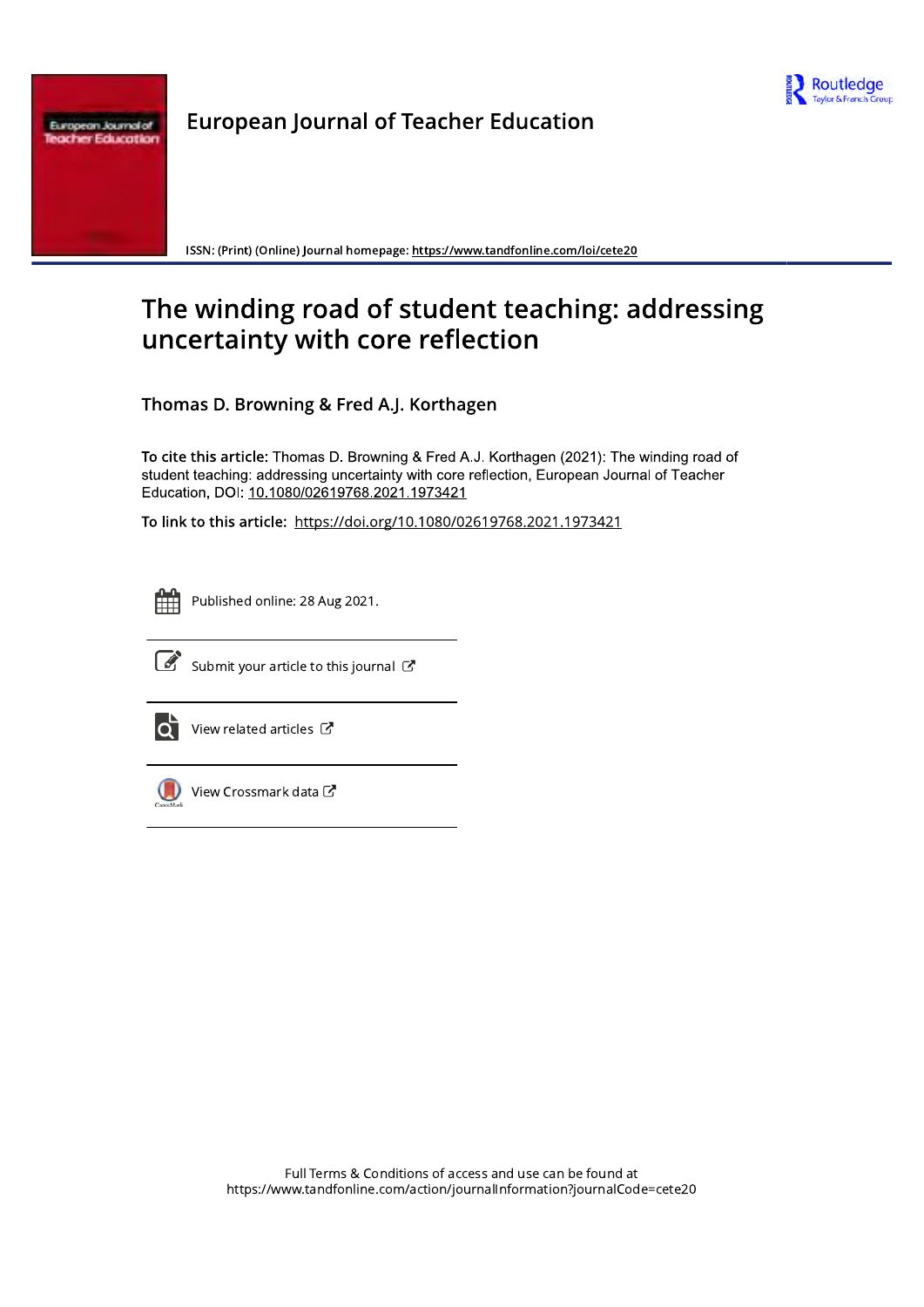#### **ARTICLE**



Check for updates

# The winding road of student teaching: addressing uncertainty with core reflection

Thomas D. Browning<sup>a</sup> and Fred A.J. Korthagen<sup>b</sup>

<sup>a</sup>The Department of Educational Foundations and Leadership, Wayne State College, Wayne, Nebraska, USA; <sup>b</sup>Utrecht University and the Institute for Professional Development, Utrecht, The Netherlands

#### **ABSTRACT**

The period of student teaching often creates crisis experiences in student teachers and can have various negative effects, but it also offers opportunities for deep learning. This study focused on the types of struggles student teachers encounter and on the effects of coaching aimed at the promotion of core reflection. Core reflection is an approach focusing on the tension between people's inner strengths and their inner obstacles, as a way to support growth. While previous research suggested that teachers were able to improve their classroom performance due in part to core reflection's influence, no study before this one has directly explored how core reflection addressed uncertainty experienced by student teachers. Additionally, this study indicates core reflection may aid student teachers with finding a personal, authentic way of teaching - a process one may call a Hero's Journey.

#### **ARTICLE HISTORY**

Received 1 March 2021 Accepted 23 August 2021

#### **KEYWORDS**

Student teachers: uncertainty; core reflection; coaching; hero's journey

Student teaching is often a difficult period for those enrolled in teacher education. In decades of research the phenomenon of the 'practice shock' has been well documented (e.g. Stokking et al. 2003), and also the many problems beginning teachers encounter (Veenman 1984). They often feel uncertain, not only about how to behave as a teacher and deal with practical situations, but also about themselves as a person (Helsing 2007). The winding road student teachers must traverse in addressing these uncertainties may be likened to what cultural anthropologist Joseph Campbell called a 'Hero's Journey.' We explore this possibility within the pages of this paper.

Teacher practice is one fraught with stress and uncertainty (Allas, Leijen, and Toom 2017 ; Forzani 2014), a reality for which pre-service teachers must be prepared (Floden and Buchmmann 1993). Dotger (2015, 10) contends that 'uncertainty comes in two forms - from the visibility and accountability associated with one's professional responsibilities and from the realisation that one's profession is full of situations where decisions are based on often-partial knowledge and actions are taken real-time'. Yet, preparing preservice teachers for this uncertainty seems to remain insufficiently addressed by teacher education programmes. Moreover, preservice teachers are desperate for 'tried and true strategies' to mitigate the uncertainty they may feel regarding their role as a teacher (Floden and Buchmmann 1993). It is not hard to imagine preservice teachers aligning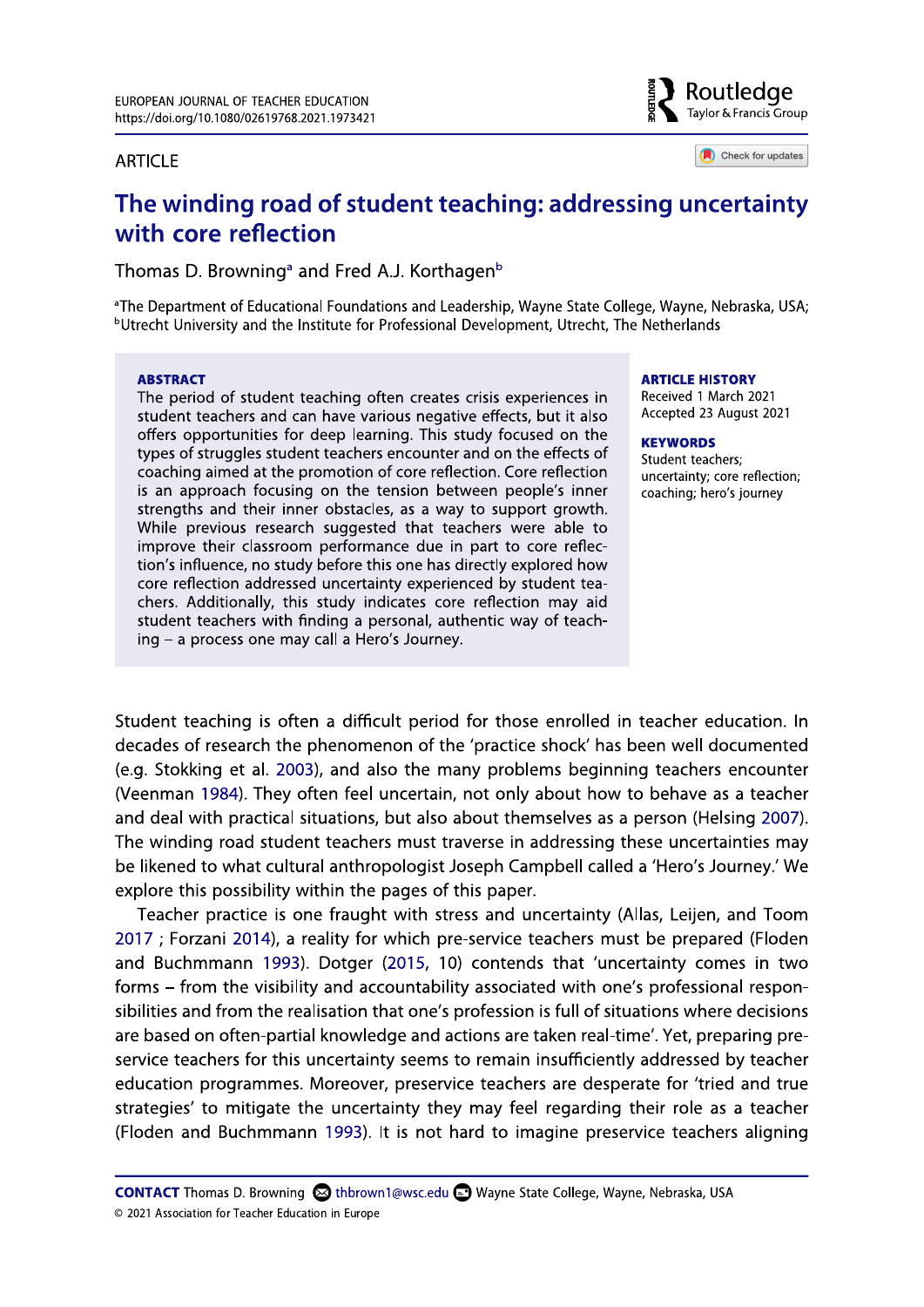themselves with 'teaching moves' (Green 2010) witnessed during student teaching that may address uncertainty, but may be misaligned with the ideals of the student teacher (Rozelle and Wilson 2012).

A recognition of a misalignment between ideals and reality may be viewed as a 'call to adventure' (a term used by Campbell) – an invitation to reflect deeper upon the meaning and implications of such a gap and take action. However, a lack of recognition of the gap or the inability to overcome it may lead to what Meijer, De Graaf, and Meirink (2011) call a crisis experience. Hence, a growing number of publications characterise the process of learning to teach as a personal quest. Therefore, the aim of our study was an in-depth investigation of the characteristics of this quest. More specifically, the research question was: how does core reflection influence the quest of becoming a teacher?

# **Review of the literature**

Meijer, De Graaf, and Meirink (2011) describe the first period in the teaching profession as a stressful time, marked by key experiences influencing student teachers' development. According to Yair (2008) these are 'short and intense instructional episodes that students remember to have had a decisive effect on their lives'. From a study on student teachers, Meijer and her colleagues conclude that such key experiences are often crisis experiences, characterised by a feeling of not being able to meet certain challenges.

Crisis experiences may result in one or more of the following tendencies:

- (1) Deficiency thinking. As Britzman (2003) describe, student teachers' feelings of not being able to teach the way they are expected to do, creates the idea of a deficiency (with regard to perceptions of themselves and their students), negative thoughts about competence, and doubts about oneself as a teacher.
- (2) A focus on expectations and requirements. Being enrolled in a teacher education programme with its requirements and evaluation criteria, naturally elicits the concern 'will I pass or fail?' As a result, student teachers tend to be keen on what is expected from them, and not only by the teacher education programme.
- (3) A need to get advice and tips. In line with these previous tendencies, there is a longing to get practical advice ('please give me a quick solution to my problem'), again a tendency counterproductive to reflection and deep learning (Korthagen et al. 2001; Korthagen and Nuijten 2022).

On the other hand, crisis experiences may have many positive effects. They may enhance important changes that not only help student teachers to better cope with uncertainty, but also promote what Yair (2008) calls *identity development*. Building on Beijaard, Meijer, and Verloop (2004), Meijer, De Graaf, and Meirink (2011, 116) describe identity development as a combination of answers to questions about both personal (what kind of teacher do I want to be) and professional (what image of teachers emerges from theory or society) aspects of teaching.

However, a fruitful process of identity development generally does not emerge by itself, but it requires in-depth reflection and supportive coaching dialogues (Toom et al. 2019). Core reflection has the potential to assist with such a process of finding answers to questions of identity, particularly those raised by uncertainty (Korthagen, Kim, and Greene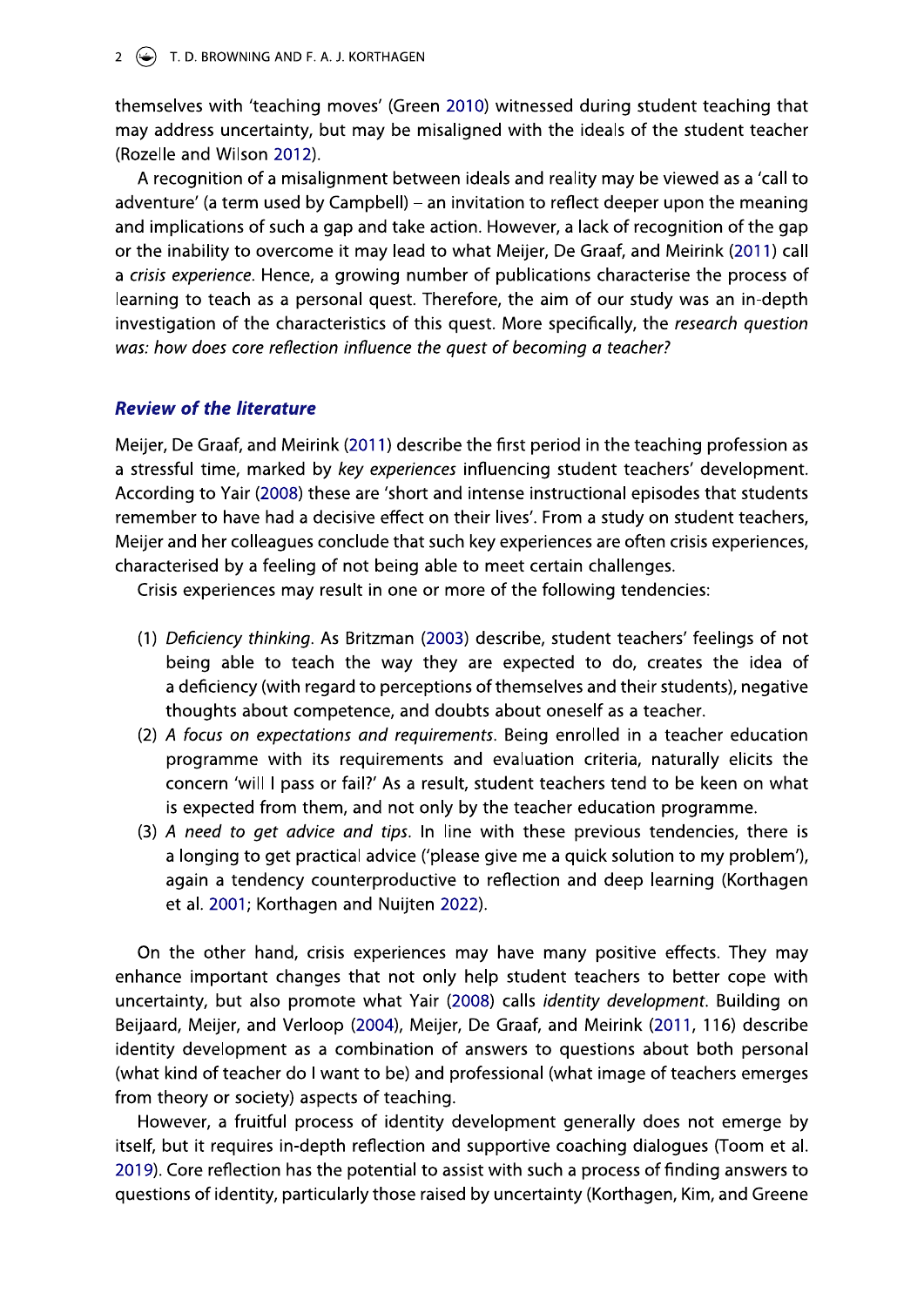2013). As many authors emphasise, this requires a balance between empowering, positive learning situation and more challenging ones (e.g. Allas, Leijen, and Toom 2020; Heikonen et al. 2017), which is an important principle in core reflection.

A number of studies suggest core reflection's transformational potential. For example, Korthagen, Kim, and Greene (2013) and Hoekstra and Korthagen (2011) showed that applying core reflection resulted in significant changes in teachers' classroom behaviour and in their professional identity. However, no study before this one has directly explored how core reflection addressed uncertainty experienced by student teachers, which was the aim of our study.

# **Core reflection coaching**

As many authors state, teacher reflection is enhanced by *dialoque* (Allas, Leijen, and Toom 2017; Knezic et al. 2019; Toom et al. 2019). This idea is fundamental to core reflection coaching. Its goal is to help people find a deeper connection with their core qualities (i.e. personality strengths) and ideals, become aware of obstacles limiting this inner potential, and overcome these obstacles. Of course, obstacles often present themselves in the environment (as outer obstacles), but in core reflection coaching it is considered important to focus on inner obstacles (i.e. obstacles within the person that prevent core qualities and ideals from impacting behaviour). These considerations have led to the phase model of core reflection shown in Figure 1, which directs the steps to take in core reflection coaching.



Figure 1. Steps of core reflection.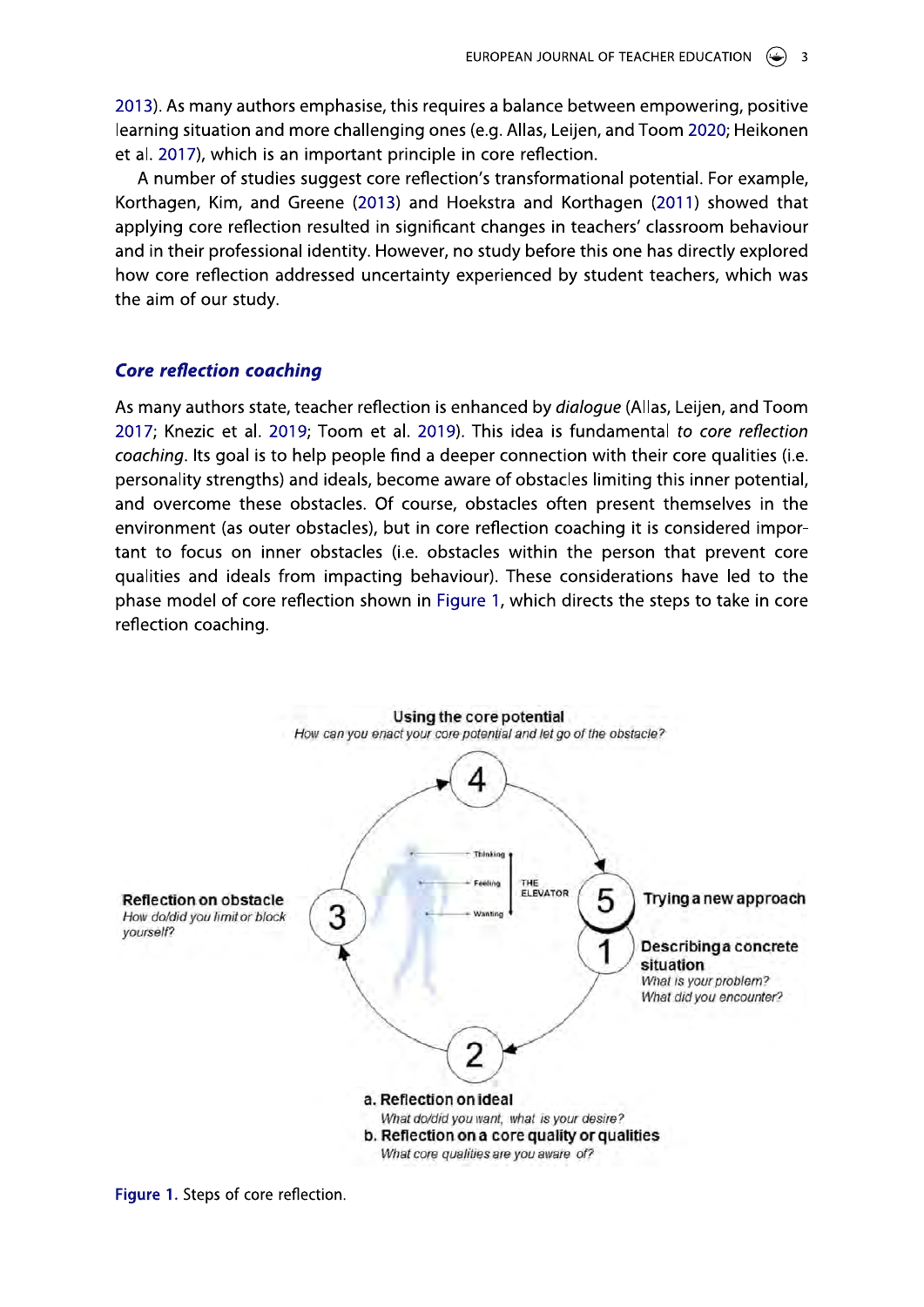#### 4  $(\bigstar)$  T. D. BROWNING AND F. A. J. KORTHAGEN

The picture in the middle of Figure 1 refers to the elevator principle. The metaphor of an elevator is used to emphasise that three 'floors' in people are important sources of behaviour: their thinking, feeling, and wanting. Hence, reflection should not only focus on cognitive reasoning, but should include emotional and motivational aspects that are relevant in the learning process (Durlak et al. 2011). The elevator principle is used in every phase of the core reflection model.

By using the elevator principle, the student teacher can then be supported in feeling the inner strength. As feeling this strength is often only a short-term effect, it is important to also give attention to obstacles limiting the person's strength, specifically inner obstacles (phase 3 of the core reflection model). Again, it is crucial to not only think about the inner obstacle, but to also feel its negative effect, to connect with the will to no longer go along with the limiting pattern, and reconnect with the ideal and core qualities. The final aim of core reflection coaching is that the student teacher becomes autonomous in going through the core reflection phases, enabling shifts from problematic experiences and negative feelings to inner strength and effective behaviour.

To support the process of going through the core reflection phases, it is recommended that coaches use papers to be put on the floor. On these papers the four important elements of core reflection are written: (1) problem situation, (2) ideal, (3) core qualities, and (4) inner obstacle. It is helpful if the coach and the student teachers 'walk along' these papers during a coaching session, as the feelings and bodily senses connected with each of the four positions, become 'anchored' to the four positions. This helps the student teachers to more consciously feel important differences in their state of being related to the four positions.

### **Materials and methods**

The goal of the present study was to further explore core reflection through an in-depth and theory-quided analysis of three student teachers in a US university. What we found was that core reflection was experienced by student teachers as a way to address to address uncertainties they experienced in the classroom and showed that the student teachers under study may have went through a process that resembles 'The Hero's Journey', described by Campbell (1973). Below we explain how we arrived at this result.

# **Data collection**

Participants were recruited by emailing all teacher candidates enrolled in a Midwestern US teacher education programme. Four student teachers volunteered to participate; all were white women in their early twenties. One participant could not be reached to validate our results; therefore her experiences have been excluded from this paper. The researchers had no prior interaction with these student teachers, nor did they have any other formal role in relation to them. Participants had no formal teaching experience prior to this study.

Data were collected through a combination of audio-recorded core reflection sessions and interviews (see Appendix). Over the course of twelve weeks, we conducted eight core reflection sessions with every participant, enabling the researchers to track key experiences, learning processes, and changes taking place in the student teachers. The semistructured interviews, approximately one hour in length, took place three times. The first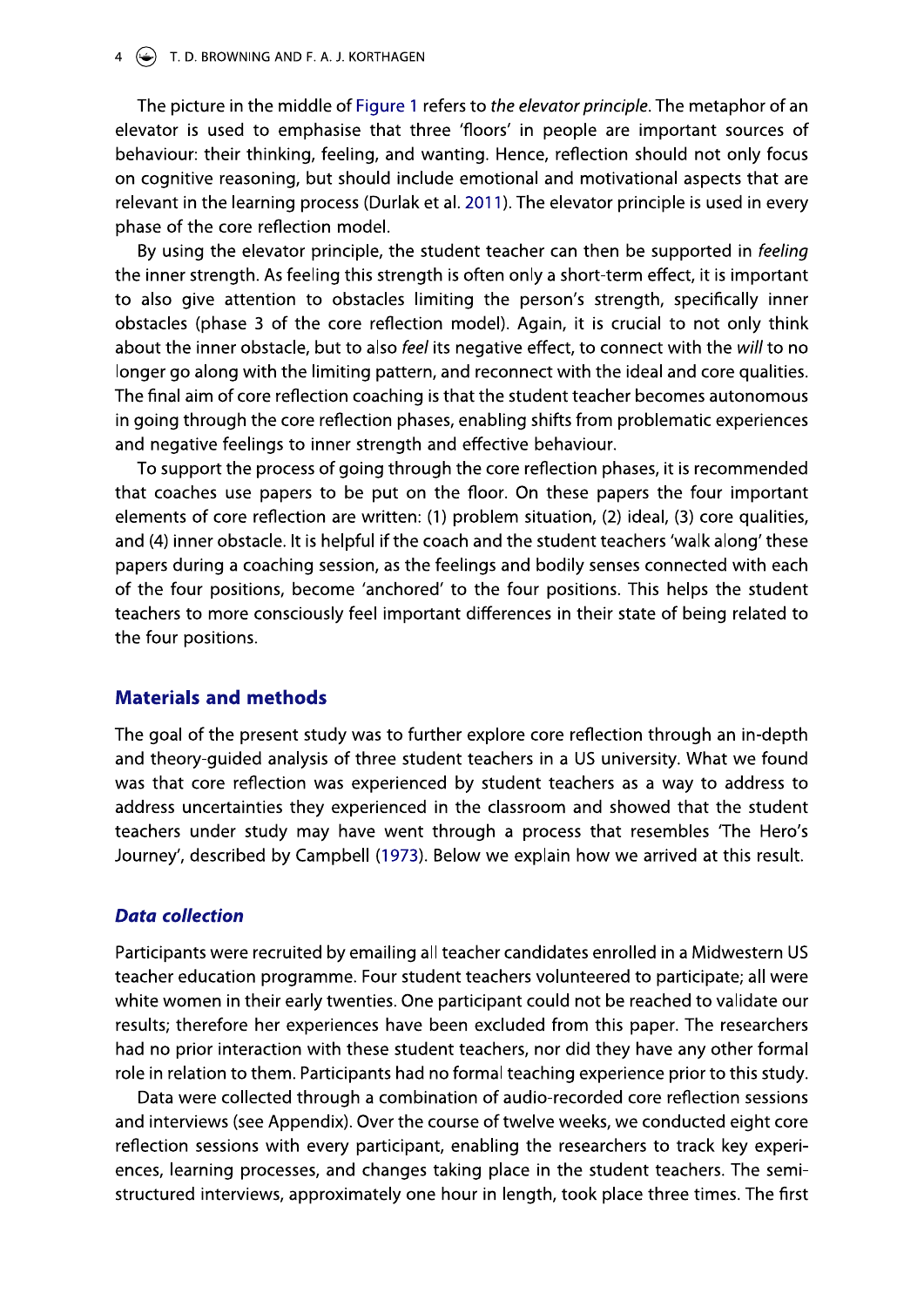interview was held prior to student teaching and aimed at understanding the participants' biographies and the kinds of activities they found inspiring. The second interview was held at the end of the first month of student teaching. At this point, participants were asked to describe their most inspiring, memorable, or influential experiences of student teaching. The final interview took place at the end of student teaching, focusing on the connection the student teachers perceived between the coaching and learning outcomes.

## **Data analysis**

In the first stage of data analysis, all raw data were analysed and coded according to Carspecken's (1996) critical qualitative techniques. These analytical techniques include the construction of meaning fields and reconstructive horizon analysis. These two analytical techniques 'make explicit tacit beliefs, norms, and values' embedded in speech and thus help us know whether a research study is telling the truth. Carspecken (1996, 59) referred to meaning fields as 'consist[ing] of possible claims referenced by an act of meaning (...) meanings that other people in the setting might themselves infer, either overtly or tacitly' (95). The first author created meaning fields throughout data collection, though these meaning reconstructions did not extend far beyond the exact words spoken by participants.

Reconstructive Horizon Analysis (RHA) was used to interpret data in ways that extended to more implicit aspects of verbatim speech. RHA follows the same procedure as meaning field construction, but it surfaces interpretations that are more implicit. It also divides these reconstructions of implicit meaning into four truth claims: objective, subjective, normative, and identity claims. In the first coding stage, foregrounded normative claims (i.e. a participant explicitly stating what they should or shouldn't do) appeared with greater frequency with regards to obstacles and core qualities. An additional round of coding and analysis filtered meaning fields found in these phases of core reflection through the research question. For each participant, this stage of coding and analysis included the extraction of themes relevant to the research question. Penultimate analysis revealed participants often wrestled with pedagogic uncertainty. In the final stage of analysis, the second author checked the trustworthiness of the coding process and its results. This led to some minor changes, in particular with regard to the second step of the core reflection.

# **Validity considerations**

Next, multiple approaches were used to validate findings. Carspecken (1996, 141) particularly emphasised member checks as a way to validate 'reconstructions to equalise power relations'. Member checks consisted of an exchange of emails with the participants verifying major findings. The contents of the emails included an outline of findings and an audio recording describing the specifics of each theme. An audio recording of less than 15 minutes was used because this format allowed the first author to explain the findings in accessible terms while simultaneously giving participants a clear time frame for reviewing the findings. Participants reviewed these materials and agreed with the findings of the study.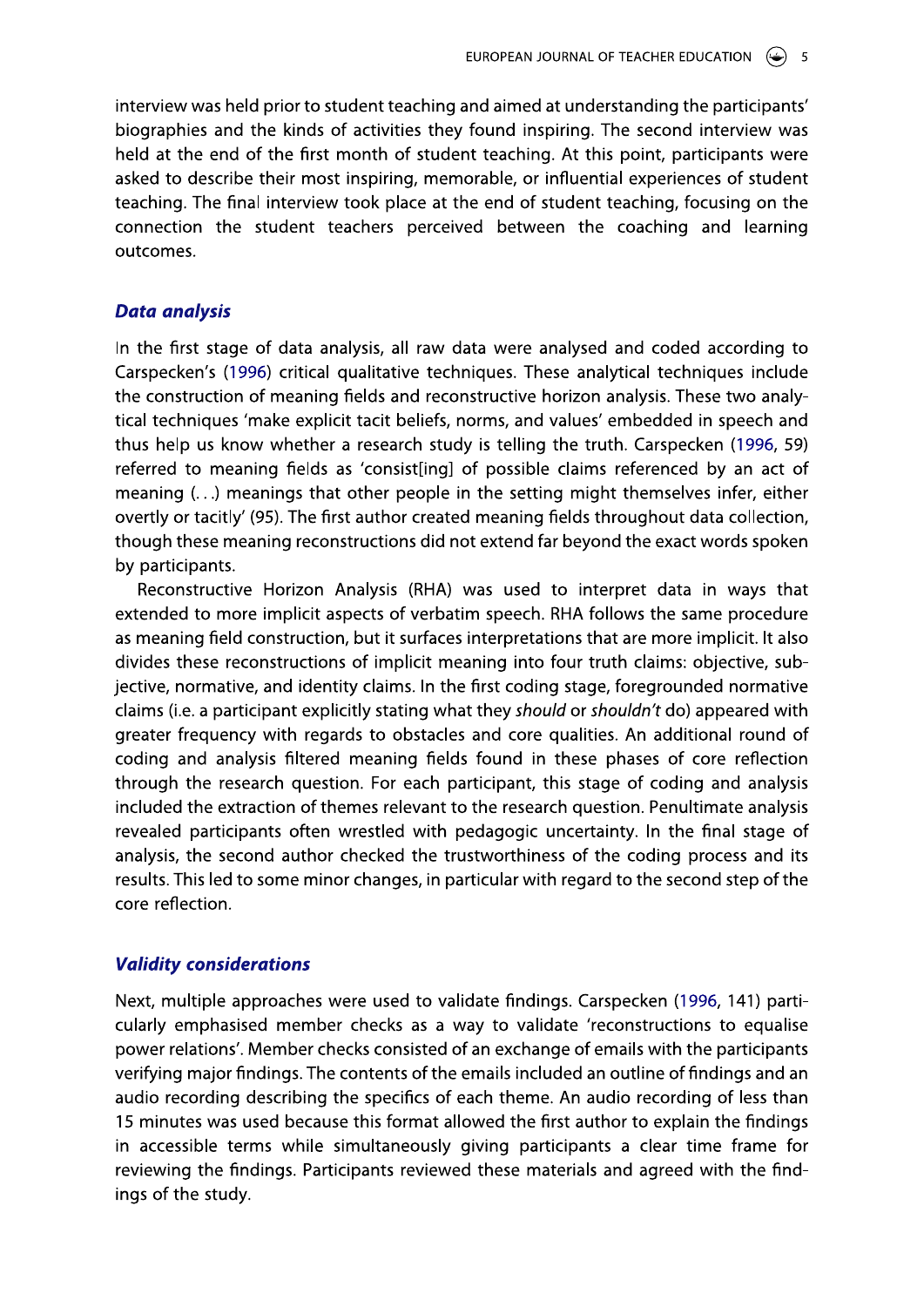Reconstructions were also validated through negative case analysis. During negative case analysis, the authors sought out incidents in the data that initially appeared to contradict findings. Data that seemed inconsistent with findings were resolved through applying additional reconstruction horizon analysis and member checks, both of which further validated the findings. Participant interviews before, during, and after student teaching also aided with negative case analysis. Findings also were validated through an iterative process of emailing literal utterances and reconstructions between authors. This type of peer debriefing helped validate reconstructed meanings of participants as the second author questioned any reconstructions that seemed inconsistent with literal utterances, which resulted in the first author seeking out additional utterances to support initial reconstructions.

# **Results**

The aim of our study was an in-depth investigation of the research question: how does core reflection influence the quest of becoming a teacher? In this section we will answer this research question by connecting the data from each of the three cases with the steps of the core reflection model. To show this connection as clearly as possible, we will put the core reflection steps in *italics*. Concurrent with this, we will show how these core reflection steps can also be related to the stages of the Hero's Journey. This means that our presentation below shows both the core reflection steps and the connection with the Hero's Journey. For this goal we have condensed twelves stages to four of the pivotal moments described in the third edition of Joseph Campbell's The Hero with a Thousand Faces (1973). These pivotal moments are: Call to Adventure (becoming aware of a desire/ ideal), Initiation (being challenged to enact the desire and overcome obstacles), Ultimate Boon (recognising an 'inner treasure'), and Freedom to Live (arriving in a 'new space'). Table 1 clarifies the connection between the two frameworks.

# **Beth**

Beth attended a prestigious university music school to specialise in concert band. Her teacher preparation heavily emphasised pedagogical content knowledge. For her student teaching, she was placed in a school located in the same town as her university. Her cooperating teacher not only opened up his classroom to Beth from the very beginning of her student teaching, but also encouraged her to lead marching band practice.

| Pivotal Moments of the Mythical Hero's Journey<br>(Campbell 1973) | Milestones of Core Reflection                                              |
|-------------------------------------------------------------------|----------------------------------------------------------------------------|
| Call to Adventure                                                 | Awareness of one or more inner obstacle(s) limiting the<br>potential       |
| Initiation                                                        | Feeling the tension between ideals and obstacles                           |
| The Ultimate Boon                                                 | Developing awareness of core qualities and ideals (the inner<br>potential) |
| Freedom to Live                                                   | Self-directed core reflection                                              |

Table 1. An alignment between the hero's journey and core reflection.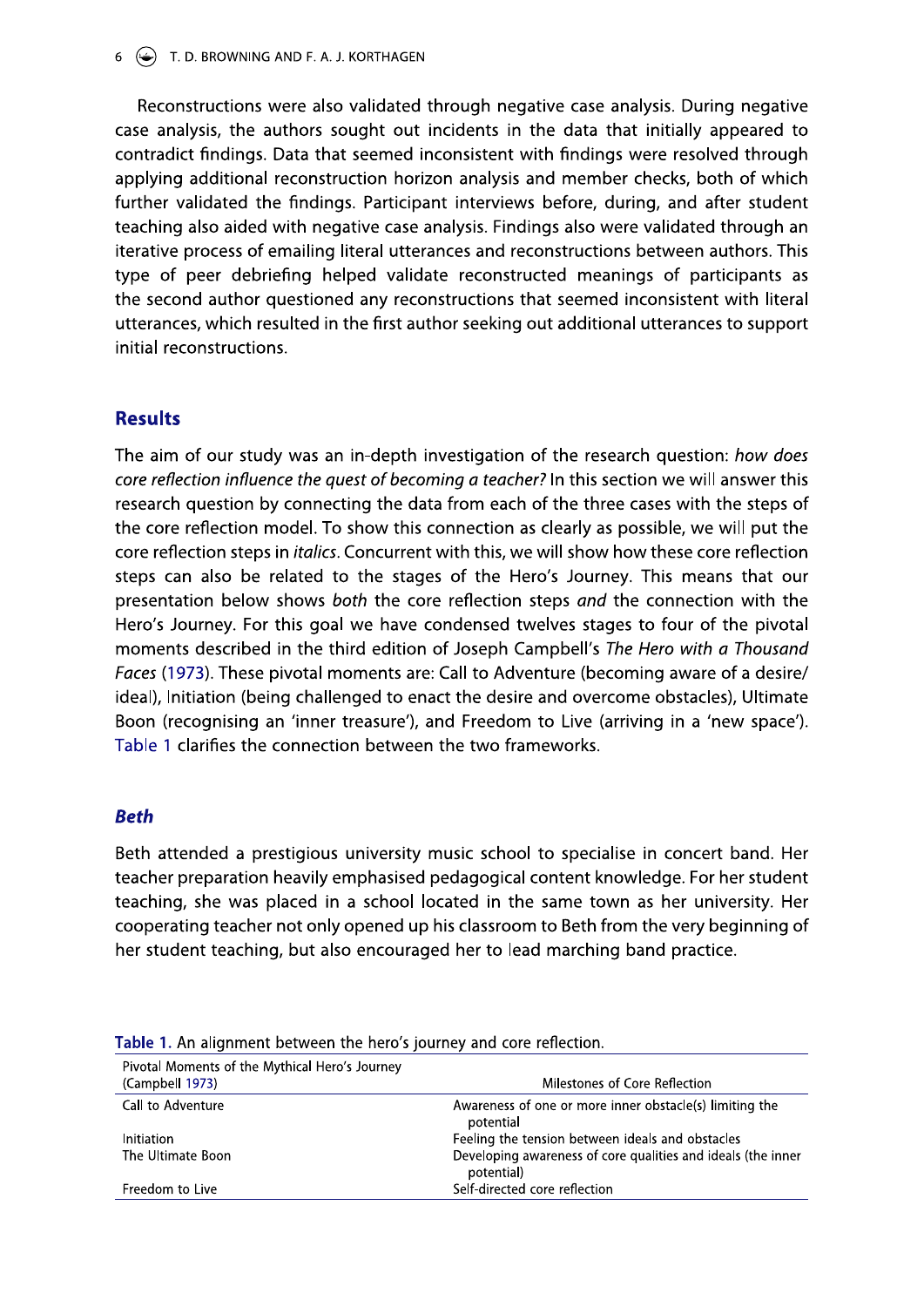# **Call to adventure**

Beth described her first weeks of student teaching as mostly 'great' and it seemed her positive experiences helped her become more aware of her core qualities. She also experienced her share of challenges. During the first few core reflection sessions, she became increasingly more aware of *obstacles* blocking her qualities. In the first session, she mentioned an obstacle to what she described as her 'teacher presence' that became recurrent throughout her student teaching:

B (Beth): I've been in high school when there were student teachers and [I recall thinking], 'This person is maybe three years older than me. They don't know much.' [So] I don't want to make mistakes and have them think, 'Oh my gosh, this girl knows nothing'.

Throughout student teaching, Beth mentioned her discomfort with her status as student teacher. She often assumed students who challenged her were doing so simply because of her role and inexperience. She confessed that during those moments she would wonder whether she had enough authority to act with the presence of a teacher. This thought seemed to be an invitation to further explore its impact on her teaching.

#### **Initiation**

The tensions Beth surfaced in the Call to Adventure stage seemed to typically revolve around whether she was seen as a teacher. During the Intiation stage she finally confronted the belief that she might be limiting herself with the perception that she is 'just a student teacher' who does not 'know anything'. By the fourth session of core reflection, Beth seemed to begin to feel this tension most acutely:

C (The coach): What are some of the things that are blocking you from having your qualities come out more?

B: [My student's] insecurity with being in the spotlight. And also I think my negligence to see that that was coming out. My preconceived notion that [my student] was doing it just to challenge me because I had seen him do that before. I think he felt embarrassed, even though there's nothing to be embarrassed about; a lot of people don't understand a lot of things.

C: We have external obstacles and these are all the things you're saying he's probably experiencing. And then you have all these internal obstacles related to all the preconceptions you have that he is going to be a certain way. So what do you think about those obstacles? Specifically the internal ones?

B: I felt he had a chip on his shoulder so if I come into a problem situation [assuming he is trying to challenge me], then it's gonna go south on both of us really fast, which it did. So I think the internal ones are obviously my fault. And I think they can just tank you no matter how prepared you are.

C: How do you feel about those obstacles?

B: I feel a little embarrassed that I thought that of him. I shouldn't have felt it was all about me. He wasn't doing this just for me. It was because he was feeling uncomfortable. I kind of thought 'Alright, he's gonna challenge me because I'm a student teacher.' I should have just left at the door and come to it with a clean slate. So I feel quilty, I quess.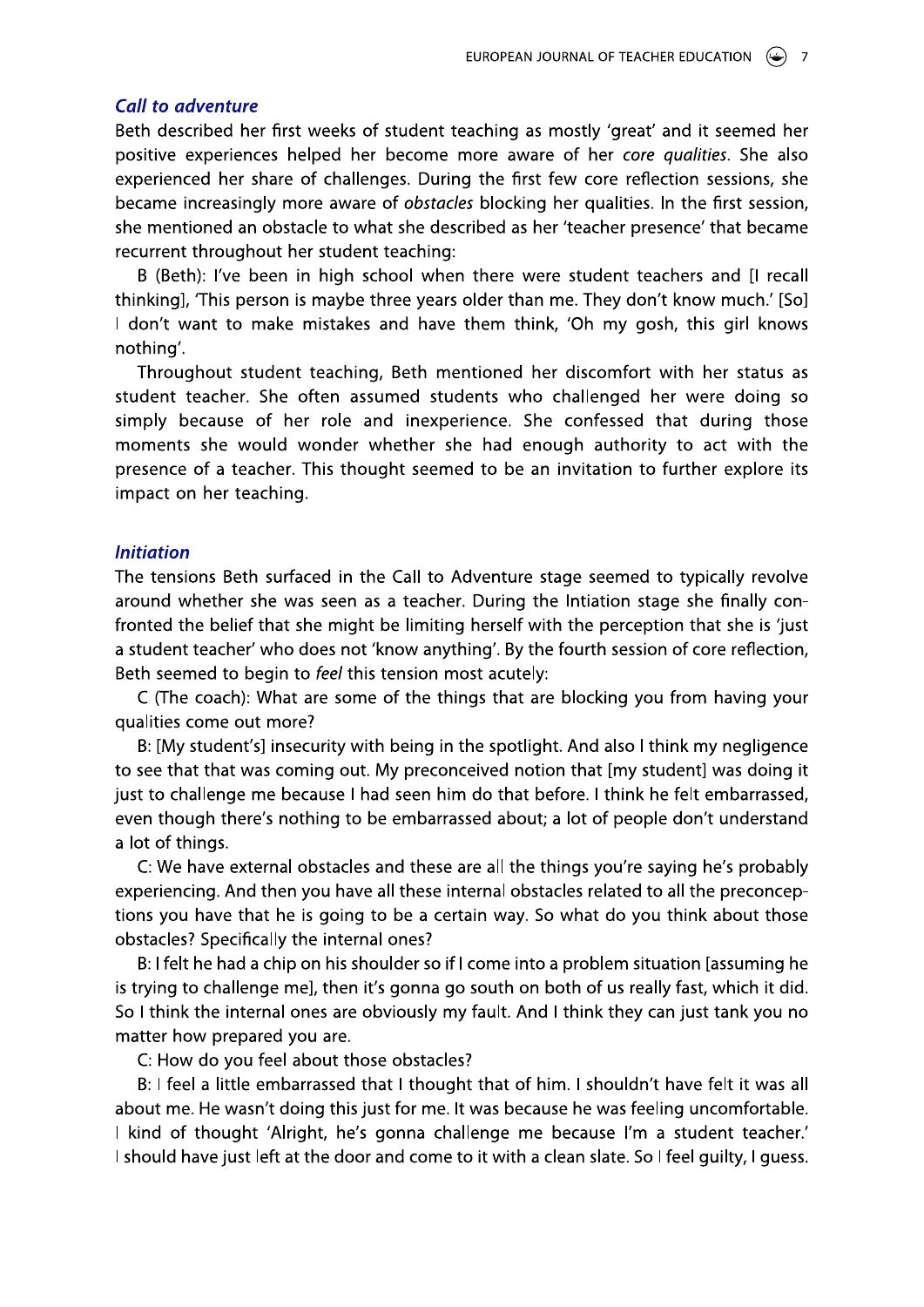The coach asked Beth if she wanted the embarrassed feeling that resulted from a confrontation with her *internal obstacle*, to which she replied, 'No'. Beth agreed that it would be better for everyone if she used her qualities instead of following a belief that she would be challenged due to her status as student teacher.

# **Ultimate boon**

Beth and her coach often identified how her poised and professional demeanour was a result of her quality of 'teacher presence'. After the Initiation stage, she began to understand that core qualities such as initiative and empathy provided her a more robust teacher presence. Beth noticed these qualities helped her (and her students) better perceive her as a teacher. This realisation represented an 'ultimate boon' in her journey with uncertainty. Here she describes how she applies this new insight to address an uncertain situation involving a student who had previously challenged her:

B: I could say [to my student], 'Well why don't you [come in after class]. we can work on this together, it will get better, you can improve. You've already done it once and remember how you felt?' She might say, 'Oh, I was absent and I have this test to make up and I have this to do', which I understand, I mean in high school, that's how I felt too. I know that's difficult to balance, especially when all of your classes have high expectations.

For the remainder of the sessions, Beth returned to her three qualities (presence, empathy, and initiative) repeatedly whenever the coach asked her to create an *ideal* and/or asked her about core qualities. As she advanced into student teaching, she began to see herself combining and sequencing them so she could first establish her presence, take the initiative to engage a student, and use her empathy to relate to her students.

### **Freedom to live**

As student teaching progressed, Beth came to the core reflection sessions with far fewer problems to discuss. She was able to be a teacher without worrying as much about her role of being 'just a student teacher' (and the uncertainty inherent in this identity). She attributed this change, in part, to her willingness to reconsider her beliefs:

B: I think as the semester kept going, I had less and less problems. So I think that was really cool to see: wow, [core reflection] actually works. [In a situation where] one of the teachers was like, 'Can you please do my bus duty for me?' I was like, 'Wait a second. This is kind of similar [to another situation where I was left feeling unprepared and uncertain]. This is ringing a bell from what we had talked about [during core reflection]. So I can proactively use [my qualities] so I don't get myself in the same mess I already did.' I think being able to reflect on it, as a whole, I was able to understand students on a different level and understand myself on a different level, instead of being so narrow-minded. (...) It was almost like having hindsight for the future.

When the coach asked her how she avoided 'a mess' during bus duty, she described a situation that mirrored a prior core reflection session where in which Beth felt as though a teacher had 'set her up for failure' by asking her to fill in as a substitute teacher. This time, the difference may have come down to her using her core qualities of 'teacher presence' and 'initiative'. These qualities seemed to empower her to directly ask a teacher what to expect, which she said later helped her feel as though she had the authority to intervene right away when witnessing a bullying situation during bus duty.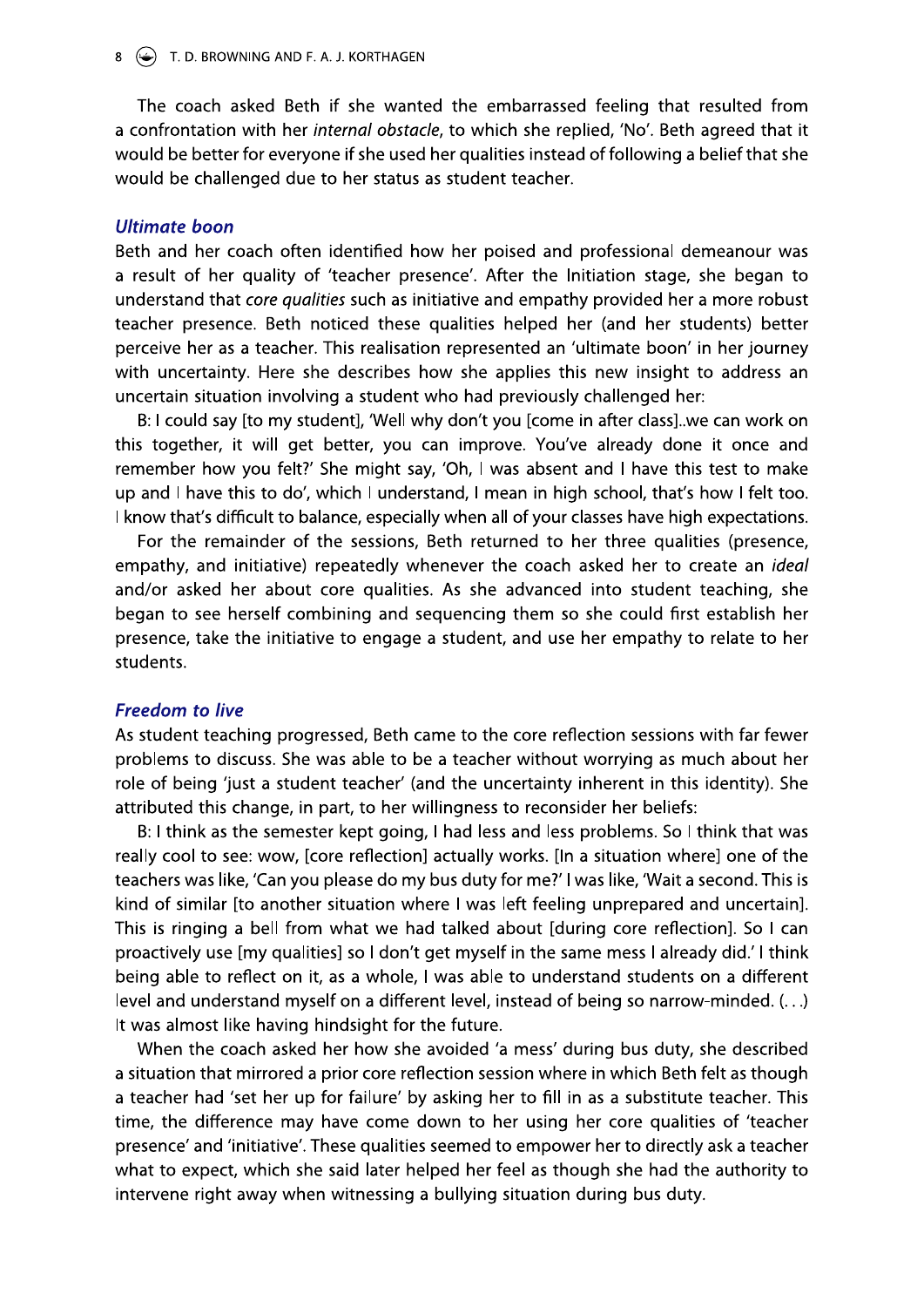# **Madison**

Madison's preparation prior to student teaching consisted of more time 'in the field' than Beth's. This was due, in part, to Madison's interest in teaching English Language Learners (ELL). As a requirement of seeking an elementary degree and an ELL certification, Madison's student teaching was split between two schools. The first ten weeks of her student teaching took place at a rural elementary school and the remaining six weeks were spent working in an ESL classroom at an urban middle school.

### **Ultimate boon**

Unlike others in this study, Madison chose to reflect upon an inspirational teaching moment in her second week of student teaching. This suggests she had found an 'ultimate boon' early in her journey with uncertainty. Her inspirational story (which served as an ideal within core reflection) allowed us to identify Madison's core qualities of being personable and flexible in her interactions with her students:

M: I had been trying to get Juliet to open up and nothing had been working. I pulled her aside to tell her how she is going to do lit circle and let her choose the role. She was working on her discussion director protocol and I asked if she was almost done and she said, 'Yeah, I'm just adding details from the story' and I started writing and she goes, 'Do you like unicorns?' I said, 'I like horses. Horses are kind of like unicorns. Maybe I can find a book in the library about unicorns next Friday when we go back there to read for Reading Counts points'. [And she said,] 'You would look for a unicorn book?' And I was like, 'Yeah, if you like unicorns, why don't we pick one and maybe you can tell the class why you like unicorns.' And she said, 'Do I have to stand up, in front of everybody?' I was like, 'You can sit on the floor, wherever you are at and talk about it. But we have to work on using a louder voice because sometimes everyone else cancels you out when you're talking because you don't talk as loud.' She goes, 'Okay, I guess practice could make it better'. I said, 'Yeah, of course'. We went back in and we did lit circles and she did great.

Madison's face lit up as she told this story and for the remainder of her student teaching it provided her with strong evidence of the impact of her core qualities of being personable and flexible.

#### **Call to adventure**

As Madison advanced deeper into her student teaching, she began to encounter what she perceived as the limitations of her personable and flexible teaching identity. This represented a 'Call to Adventure' in her journey with uncertainty. When obstacles to using her qualities were investigated, she replied, 'A lot of kids who really need one-on-ones don't have work done. Sometimes we can have one-on-ones when everyone is quiet, but most of the time we are 'go-go-go." She seemed quick to return to a belief of 'I do not have the time' or 'students aren't ready for it' whenever blocked from using her quality of being personable and flexible with students.

# **Initiation**

The tension between her *ideal* and her primary obstacle became most apparent while discussing a student who was causing disruptions during maths instruction: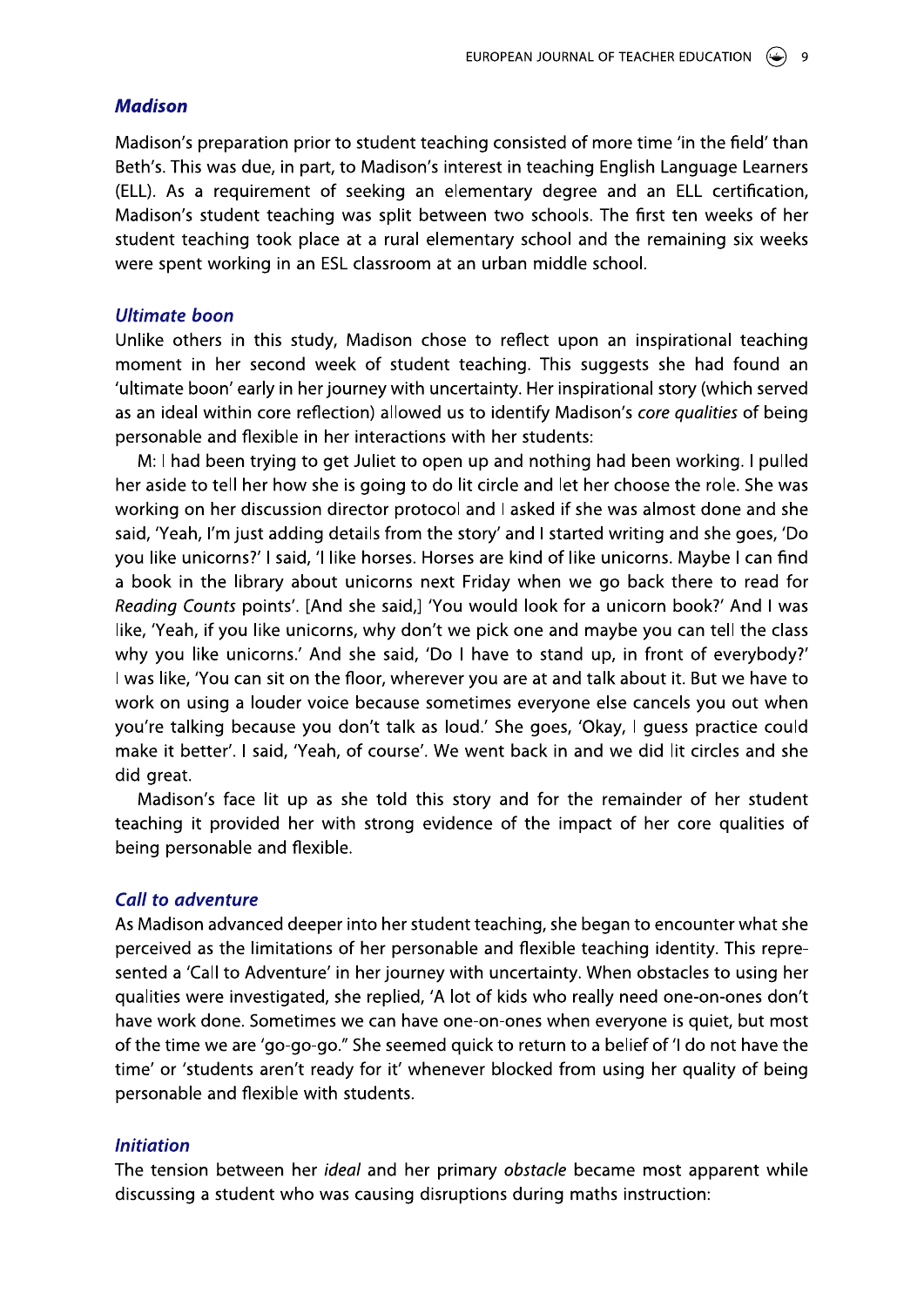M: It's really hard during maths for my personality to come out because I'm so focused on them [being tested] on this.

C: So is that what's happening when you're like, 'I have to put aside my personable nature because I have to focus on them getting through this and learning it. I cannot bring my quality out because that will not let them learn it'?

M: Having you say it sounds ridiculous. (Laughs.) But I think that's how I feel. I know I have a certain amount of time and I have to get through and they have to know how to do it.

C: So it sounds like you have this belief that, 'If I'm personable, they won't learn.' Is that a good summary of it?

M: I hope not! That's exactly what I said, but I just think our time with maths isn't as long as it should be and they don't stay quiet and I have to get through this. And I just feel like I don't have. I don't know, that sounds horrible, I don't think that. It's hard. I don't really know.

A growing awareness of the above limitations (*inner obstacles*) represented a potential turning point within Madison's journey with uncertainty. However, she seemed uncertain if being unable to be personable was an obstacle for her. It seemed hard for Madison to really become fully aware of this tension, perhaps because she did not allow herself to really feel how she blocked herself. This was most apparent when she provided more thoughts when she was asked how she felt about her limiting belief:

C: How do you feel about the idea that you can't be as personable?

M: I don't know. I feel like with maths, I feel like I just need to teach it to them. And they need to learn it.

In retrospect, perhaps the coach could have put more attention on helping Madison differentiate between cognition and emotion. Nonetheless, she seemed to perceive the tension, if only cognitively. Unfortunately subsequent sessions between Madison and the coach were interrupted by a car accident, a school holiday, and a transition to a new school. It would be three weeks before another core reflection session could occur. Madison did not ask to revisit this obstacle by the time she and the coach met again, so we cannot say whether she became aware of how (or if) it could limit her.

# **Freedom to live**

During a final interview, Madison gave multiple examples of how she was able to actualise her personable and flexible identity with students. She singled out a student from her elementary teaching experience, Dalton (pseudonym), when asked about the ways she turned to core qualities throughout her student teaching. In addition to drawing upon her personable quality, she also cited flexibility as being important in her work with Dalton:

M: I think about my characteristics a lot when I'm teaching. I think about being flexible a lot with Dalton. I literally tell myself, just be flexible, he'll do it one way or the other. And just getting on his level and making sure he understands that I'm there for him and that if he needs anything that I'm right there.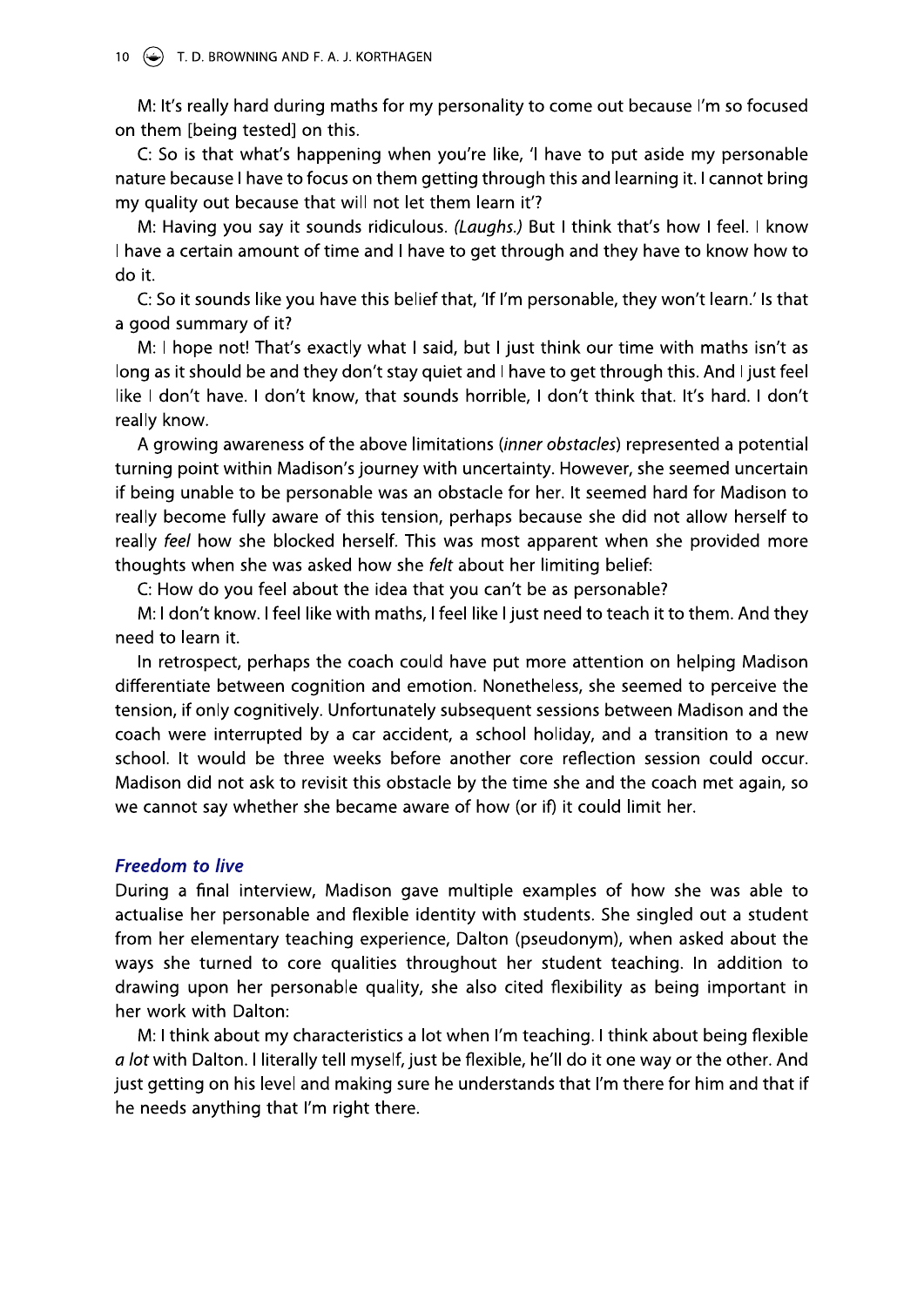Madison also was able to cite applying her qualities in other ways, such as bringing classroom materials her students could relate to personally rather than becoming so focused on her own teaching and learning preferences. What remained unclear, however, was whether Madison felt a belief of 'I have to get through this' was limiting her ability to be her ideal teaching self.

# **Emily**

Emily attended the same teacher preparation programme as Madison, though Emily did not pursue ELL certification. Therefore, Emily's preparation included fewer field experience hours. Emily's student teaching took place at a medium sized elementary school, near a large Midwestern city. Her cooperating teacher eased her into taking full control of the class. This gave us ample space on the calendar to begin our weekly core reflection sessions once she had comfortably settled into her placement.

# The call to adventure

Even though Emily became aware of important core qualities and saw the value of drawing on these qualities, she also interpreted her cooperating teacher's suggestions 'to be more stern' as the 'right' way to teach. For this reason, Emily began her student teaching by erring on the side of 'sternness' and seemed blocked by a belief that 'the right way of teaching' was incompatible with her quality of empathy:

E: I feel I lose my sternness if I gain my empathy. [Sternness] is not necessarily something I want to use, but at the same time, I don't want to be sitting there [with a student] being [empathetic]: 'Oh, that just sucks, I'm so sorry you had such a rough day. Let's just sit here.' I take on those emotions so much that I think that would be hard to dwell on.

Despite her uncertainty regarding how empathy fit with her vision of what it is to be stern, she nonetheless felt called to be more empathic in her teaching.

# **Initiation**

By the fifth reflection session, the tension between Emily's belief that 'all teachers must be stern' and her quality of empathy became uncomfortably obvious to Emily:

E: I guess it's scary to me to think, what's authentic to me - what if that's wrong? (Sighs.) What if what feels right to me is not right? What if it's never gonna work? What if I can never find that just planning, just empathy - what if it never works?

C: Yeah, that's definitely a big internal obstacle: 'What if it never works?'

E: (Laughs.) I guess I have this passion to be a teacher, so why would I have these passions if I wasn't meant to be a teacher? And so I feel like maybe it's just a fear that is in the back of my brain, but at the same time, it's still a fear and it's still knocking [to remind me it is therel.

Emily's growing awareness of her *inner obstacle* represented a turning point in her student teaching. She confronted her feelings of uncertainty (e.g. 'What if it never works?') and began to speak of 'not changing who I am' (her ideal) while simultaneously recognising the paralysing nature of getting 'caught' in 'what's best.' She referred to this as 'letting myself in more' rather than simply mimicking her cooperating teacher's 'stern' demeanour.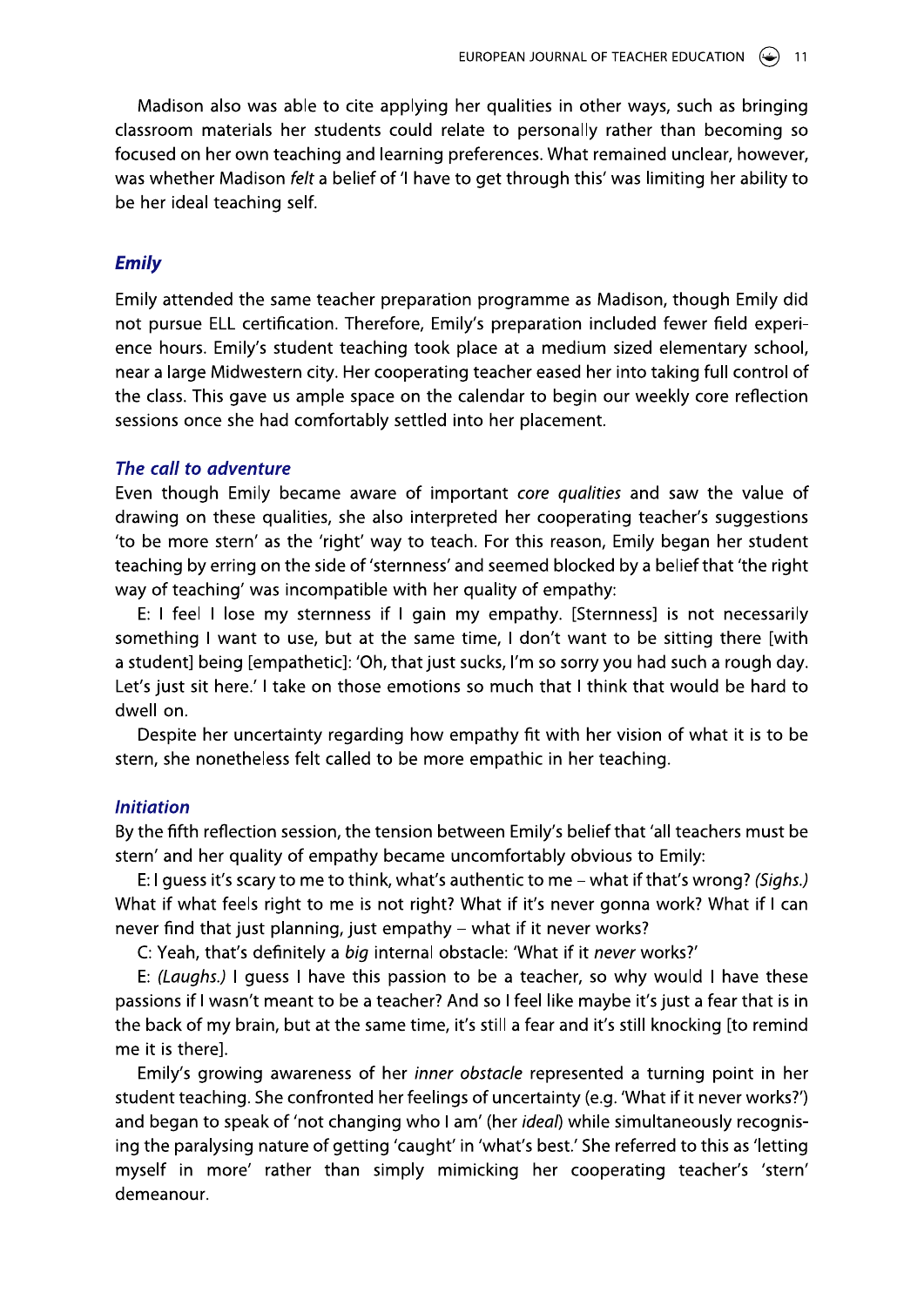# **Ultimate boon**

In the latter stages of her student teaching, Emily more often discussed applying empathy and creativity as aids to classroom management. For example, in one session she employed empathy to notice student confusion and to then use creativity to think of ways to include students in her instruction rather than simply forging ahead without their input:

E: I'm going to use my empathy [to know to] pull up students who are giving me the 'What's going on?' [facial expression] and I would have them walk through it as the class watches as the class is following along. [Just] finding a way to not give into the fear [of]: 'Oh [my supervisor] is gonna be so mad if I don't get the exact lesson done.' Just kind of deviating if I have to.

Being able to address uncertainties associated with classroom management in an empathetic way represented an 'ultimate boon' in Emily's student teaching.

# **Freedom to live**

At the beginning of her student teaching, Emily seemed fixated on 'doing the right thing', but at the conclusion of it she began to speak back to this belief by focusing on her empathy and creativity. Finally, she began to adopt her own empathetic classroom management style. In the final interview, rather than 'falling back' to the 'stereotypical' stern approach, she instead mentioned using 'I statements' to create an empathetic circuit between her and her students:

E: I would say, 'You guys are upsetting me because you're not listening and at the same time I'm worried we aren't going to get through this'... just to show them that I wasn't just being a drill sergeant telling them do this, this, and this.

By taking on this approach, Emily found herself able to use empathy while at the same maintaining the kind of orderly environment her cooperating teacher expected. By balancing her empathetic quality with her cooperating teacher's expectations, Emily was now able to address uncertainties that had initially plagued her in the early stages of her student teaching.

# **Discussion**

Each participant's experience may illustrate an answer to our research question: how does core reflection influence the quest of becoming a teacher? Key experiences in the development (or quest) of each participant's teaching identity were found in our study - a process we present as a hero's journey. Addressing uncertainty seemed to play a central role in this quest, which concurs with Allas, Leijen, and Toom (2020). The uncertainties seemed to be associated with teaching competence, the 'right' kinds of teaching, and expectations of cooperating teachers and university supervisors. In this section, we discuss this process and the ways in which core reflection may have played a role in aiding participants in their journey to becoming teachers. We conclude with an overview of limitations and implications.

Participants' experiences of the various crises seem to echo what we discussed in the literature review. The student teachers in our study, however, framed these crises around a central question of 'What do I do in this situation?' Beth's uncertainty seemed to be centred upon competency, namely whether her status as student teacher would result in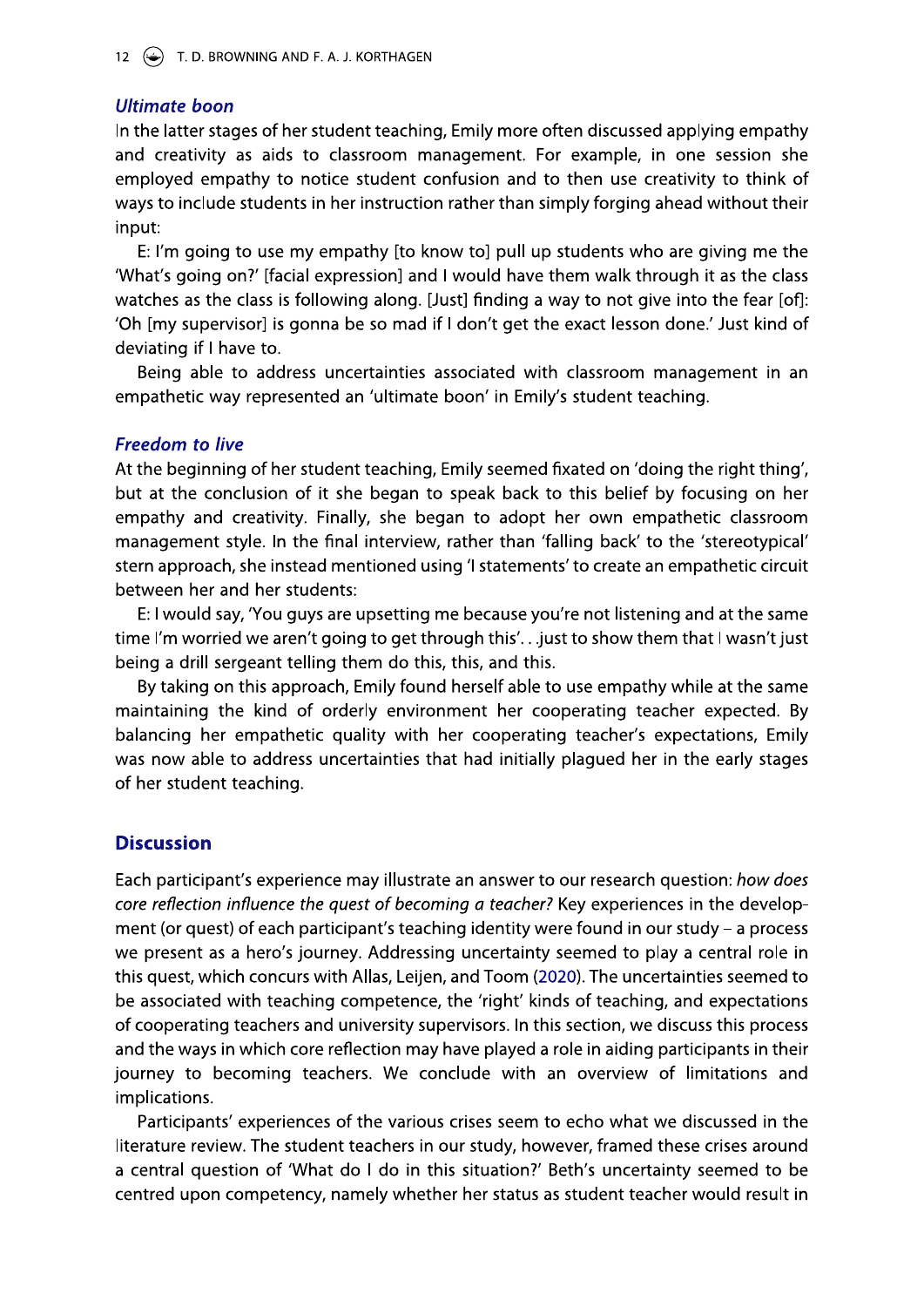her students assuming she 'knew nothing'. Madison and Emily's uncertainty, conversely, may have been more focused on approaches to teaching. At times, Emily seemed unsure if her style of teaching was 'right' and Madison wondered if it was possible to simultaneously be personable and help her students prepare for standardised tests. All three seemed to initially surface these uncertainties during the 'Call to Adventure' stage before confronting these uncertainties as a possible crisis of identity during the 'Initiation' stage.

It is worth mentioning that we noticed the Initiation stage tended to occur halfway through student teaching. Perhaps it was at the halfway point when the student teachers in this study finally confronted a crisis of identity that had been brewing for some time. This seemed particularly true for Beth and Emily as the Initiation stage represented a moment in their teaching journey upon which they finally leaned into their core qualities as a way to address uncertainty. While Madison seemed to rely on her core qualities of being personable and flexible as a way to address uncertainty, it is unclear whether she experienced the same level of identity transformation as others in this study. It is possible that Madison did not become fully aware of the limiting power of her belief that she could not be personable while teaching maths or if she just perceived it as an unchangeable reality of teaching. Feeling the obstacle may have helped. As brain researcher Damasio (1999) stated, people have feelings constantly, but many people do not feel their feelings. In such cases, becoming aware of one's feelings is a learning process in itself.

The Initiation stage (i.e. the key experience associated with crisis) represents one of the key experiences we noticed and it may have accelerated the process of identity transformation. This may illustrate the positive aspects of navigating crises associated with uncertainty, particularly when core reflection is part of this process. Core reflection seemed to play an important role in aiding participants with questions of development, particularly the question: 'what kind of teacher do I want to be'. Each participant, to varying degrees, seemed to value being an empathetic and open teacher. Madison coupled this with being personable, while Beth and Emily sought to incorporate being proactive and creative, respectively.

Our study showed that core reflection may aid in the hero's journey of addressing uncertainty. This may be due to the symmetry between the primary stages of each. While core reflection has more than four steps, it could be said to have four primary 'milestones' that align with the Hero's Journey. The Call to Adventure seems to align with the stage in which student teachers in our study understood the tension between their potential and inner obstacles and the need to act upon their potential, but may have been too worried or uncertain to do so. The next stage, Initiation, was when their greatest fears were triggered by a decisive situation in which they really had to act upon everything they had learned about themselves, in spite of their fears or concerns (i.e. they had to rely on their inner potential). The Ultimate Boon was overcoming an important inner obstacle, and a transformation to a new state, with feelings of strength and deep insights about themselves as a teacher. Freedom to Live was characterised by an important new challenge, which at first seemed to be different from previous challenges, but required the same insights and actions that were associated with the inner potential. At this stage, the student teacher felt they had really grown.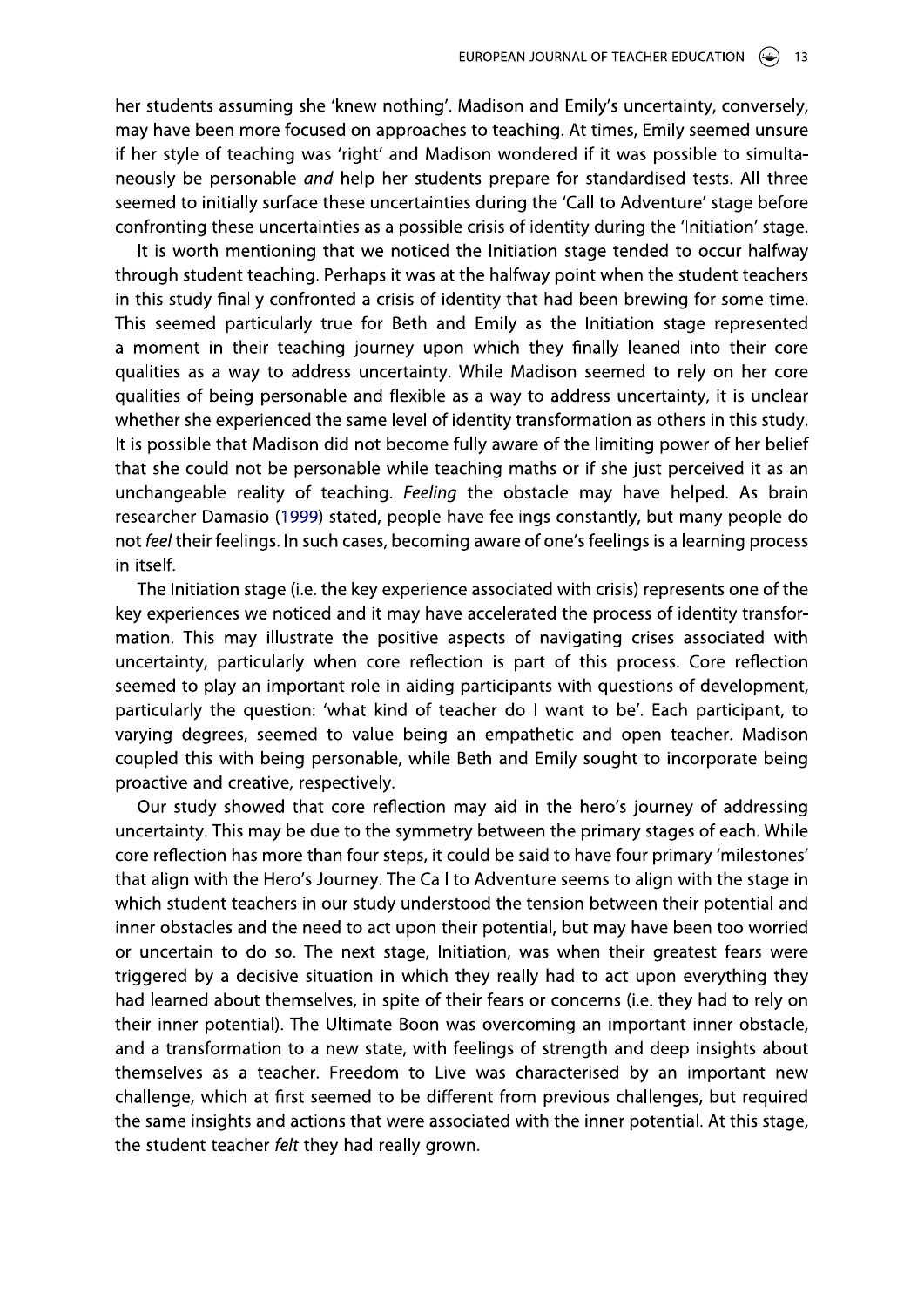Each of these stages can occur within one core reflection session, although this study suggests that a particular step of core reflection may be felt more deeply depending on where a student teacher is in their journey in addressing uncertainty. For example, Emily was invited to feel the tension between her ideal and obstacles in each one of her eight core reflection sessions, but she seemed to not reach the Initiation stage of her journey in addressing uncertainty until she deeply felt the tension held within the uncertainty of 'What if being empathetic is never going to work?' The recurrent nature of this belief through the first half of her student teaching suggested that it was only in the Initiation Stage that she truly perceived the consequences of focusing on the limiting belief as well as the possible consequences of being committed to 'letting herself in more' while teaching. The Ultimate Boon may have represented that moment when the consequences of actualising core qualities in the classroom were perceived. Each participant, except perhaps Madison, may have experienced this arc. Core reflection seemed to play in an important role in this process and this possibility may have implications for those who may be attempting to assist student teachers with crisis experiences.

This study has its limitations, including: a coach's influence on core reflection outcomes, a small number of participants, and a limited space in which to report each case in detail. Though qualitative studies with a small number of participants are not intended to be generalisable, they nevertheless can provide an in-depth analysis of exemplary processes. Therefore, this study may yield some general guidelines. For example, it illuminates the need to be sensitive to common experiences surrounding student teaching, particularly with regard to addressing uncertainty. Developmental and/or stage theories, however, are not without limitations. Stage theories (for example, the 'stages of child development') rightly have been criticised for the way they may essentialise processes that are often idiosyncratic (Pelaez, Gewirtz, and Wong 2008). We anticipate that the stages we outline in this paper, if applied rigidly, may run a similar risk. Instead we present these stages as one of many possible heuristics so that teacher educators may have additional tools to assist student teachers in their journey in addressing uncertainty. Furthermore, the research literature suggests that core reflection is flexible enough to work with anyone interested in learning to teach, especially those who do not fit neatly into a stage.

This study set out to explore student teacher's experiences of core reflection during the process of navigating uncertainty. While each student teacher took their own path on this journey, we found that their experiences seemed to fit the stages of the Hero's Journey. While our exploration of the Hero's Journey within education is not the first of its kind (see Brown and Moffett 1999; Mayes 2010), we feel our study is an important contribution to both research and practice because we explored the Hero's Journey 'in real time' as it occurred with student teachers using core reflection.

More awareness of the Hero's Journey may help both teacher educators/supervisors and student teachers to understand the step-by-step process of learning how to deal with uncertainty. In addition, the core reflection framework appears to offer concrete quidelines for supporting this process, by enhancing awareness of core qualities, ideals, and the inner obstacles creating uncertainty and a loss of strength. Most importantly, this study showed that the core reflection approach has the potential to support student teachers in dealing with these inner obstacles and thus with the cause of their uncertainties. Indiana University Bloomington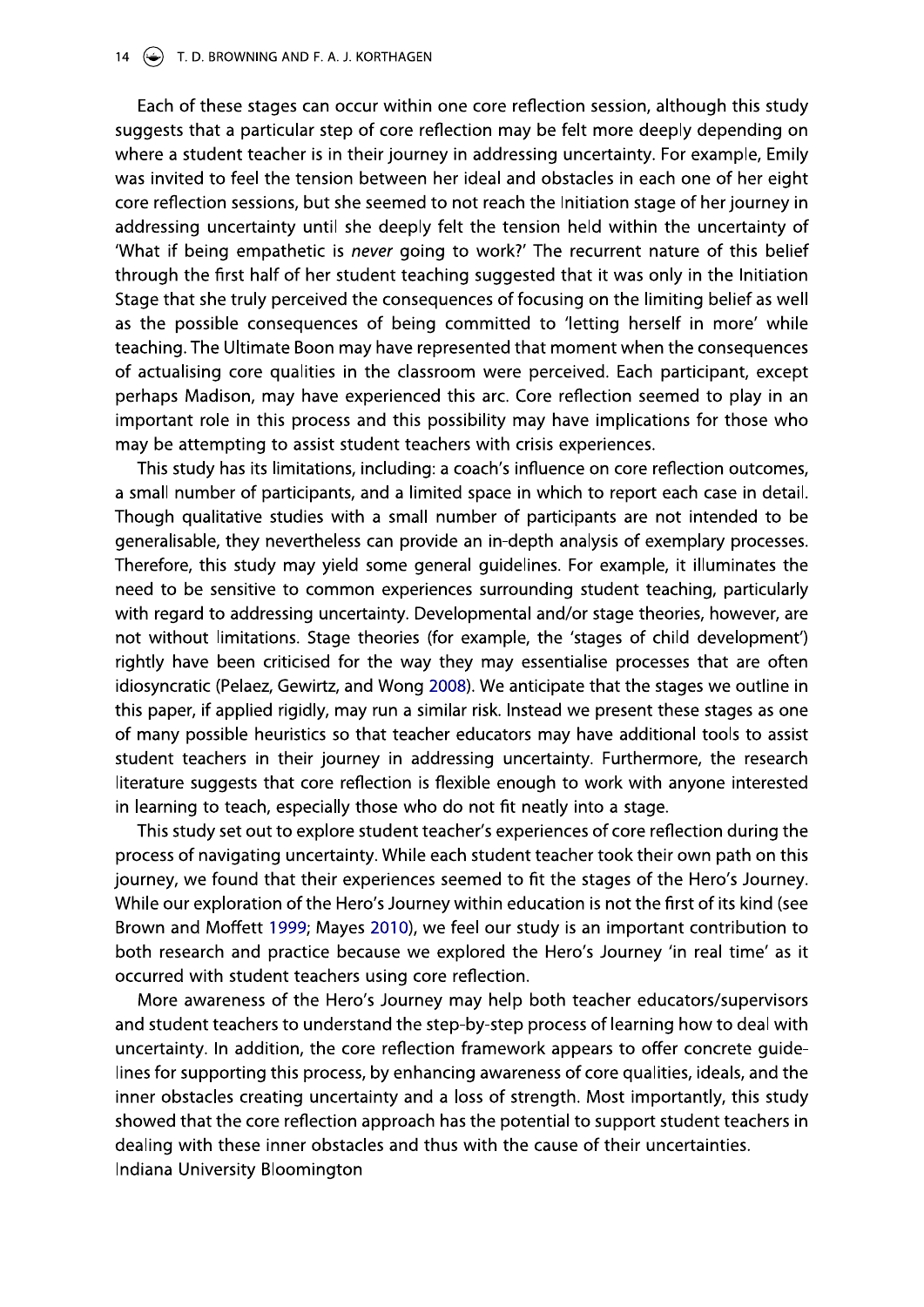IRB protocol number: 1503026674R001

IRB protocol number: 15030<br> **Disclosure statement**<br>
No potential conflict of interest w<br> **Notes on contributors**<br>
Thomas D. Browning is an assistar<br>
State College. Prior to teaching at linclude equity literacy and reflecti State College. Prior to teaching at WSC, he was a high school science teacher. His academic interests include equity literacy and reflection.

EUROPEAN JOUKNAL OF TEACHER<br>
IRB protocol number: 1503026674R001<br> **Disclosure statement**<br>
No potential conflict of interest was reported by the author(s).<br> **Notes on contributors**<br> *Thomas D. Browning* is an assistant prof **Disclosure statement**<br>
No potential conflict of interest was reported by the author(s).<br> **Notes on contributors**<br>
Thomas D. Browning is an assistant professor of Educational Foundations and Leadership at Wayne<br>
State Coll No potential conflict of interest was reported by the author(s).<br> **Notes on contributors**<br> *Thomas D. Browning* is an assistant professor of Educational Foundations<br>
State College. Prior to teaching at WSC, he was a high s No potential conflict of interest was reported by the author(s).<br>
Notes on contributors<br>
Thomas D. Browning is an assistant professor of Educational Foundations and Leadership at Wayne<br>
State College. Prior to teaching at No potential conflict of interest was<br> **Notes on contributors**<br>
Thomas D. Browning is an assistant<br>
State College. Prior to teaching at W<br>
include equity literacy and reflectio<br>
Fred A.J. Korthagen is a professon<br>
professi No potential conflict of interest was reported by the author(s).<br> **Notes on contributors**<br>
Thomas D. Browning is an assistant professor of Educational Foundations and Leadership at Wayne<br>
State College. Prior to teaching a **Notes on contributors**<br>
Thomas D. Browning is an assistant professor of Educational Foundations and Leadership at Wayne<br>
State College. Prior to teaching at WSC, he was a high school science teacher. His academic interest professional development of teachers and teacher educators, and the pedagogy of teacher educalow of AERA, to honour exceller

- **Notes on contributors**<br> *Thomas D. Browning* is an assistant professor of Educational Foundations and Leadership at Wayne<br>
State College. Prior to teaching at WSC, he was a high school science teacher. His academic intere **Notes on contributors**<br>
Thomas D. Browning is an assistant professor of Educational Foundations and Leadership and<br>
State College. Prior to teaching at WSC, he was a high school science teacher. His academic<br>
include equi Allas, R., Fred A.J. Korthagen is a professor emeritus of Utrecht University. His academic fields are the<br>professional development of teachers and teacher educators, and the pedagogy of teacher educa-<br>tion. In 2015, he became a Fello Knowledge through Different Interactive Formats of Oral Re offessional development of teachers and teacher educators, and<br>on. In 2015, he became a Fellow of AERA, 'to honour excellence<br>perferences<br>las, R., Ä. Leijen, and A. Toom. 2017. "Supporting the Cor<br>Knowledge through Differe cher educators, and the pedagogy of teacher educa-<br>
honour excellence in research'.<br>
upporting the Construction of Teacher's Practical<br>
Formats of Oral Reflection and Written Reflection."<br> *Research* 61 (5): 600–615. doi:1 Solessional development of teachers and teacher educators, and the pedagogy of teacher educa-<br>n. ln 2015, he became a Fellow of AERA, 'to honour excellence in research'.<br>n. ln 2015, he became a Fellow of AERA, 'to honour e **References**<br>
Allas, R., Ä. Leijen, and A. Toom. 2017. "Supporting the Constr<br>
Knowledge through Different Interactive Formats of Oral Reflection<br>
Scandinavian Journal of Educational Research 61 (<br>
00313831.2016.1172504.<br> m. 2017. "Supporting the Construction of Teacher's Practical<br>
Interactive Formats of Oral Reflection and Written Reflection."<br> *Educational Research* 61 (5): 600–615. doi:10.1080/<br>
. 2020. "Guided Reflection Procedure as a **eferences**<br>
as, R., Ä. Leijen, and A. Toom. 2017. "Supporting the Construction of Teacher's Practical<br>
Knowledge through Different Interactive Formats of Oral Reflection and Written Reflection."<br>
Scandinavian Journal of E A. Leijen, and A. Toom. 2017. "Supporting the Construction of Teacher's Pracedge through Different Interactive Formats of Oral Reflection and Written Reflect<br>inavian Journal of Educational Research 61 (5): 600–615. doi:10. Allas, R., Ä. Leijen, and A. Toom. 2017. <br>
Knowledge through Different Interactive<br>
Scandinavian Journal of Education<br>
00313831.2016.1172504.<br>
Allas, R., Ä. Leijen, and A. Toom. 2020. "Gu<br>
Student Teachers' Perception of T om. 2017. "Supporting the Construction of Tea<br>t Interactive Formats of Oral Reflection and Writ<br>Educational Research 61 (5): 600–615.<br>m. 2020. "Guided Reflection Procedure as a Meth<br>n of Their Teaching to Support the Const nstruction of Teacher's Practical<br>eflection and Written Reflection."<br>(5): 600–615. doi:10.1080/<br>cedure as a Method to Facilitate<br>prt the Construction of Practical<br>80/13540602.2020.1758053.<br>esearch on Teachers' Professional - Ki, A.: Leigel, and Tailonic 2017. Jouphours are Constantion of Peach and Miriten Reflection."<br>
Knowledge through Different Interactive Formats of Oral Reflection and Written Reflection."<br>
Scandinavian Journal of Educati
- Allas, R., Knowledge." Teachers and Teaching 26 (2): 166-192. doi:10.1080/13540602.2020.1758053. Scandinavian Journal of Educational Research 61 (5<br>
Scandinavian Journal of Educational Research 61 (5<br>
00313831.2016.1172504.<br>
Allas, R., Ä. Leijen, and A. Toom. 2020. "Guided Reflection Procedu<br>
Student Teachers' Percept 17.5551.2017.17.2017.<br>
18. A. Leijen, and A. Toom. 2020. "Guided Reflection Procedure as a Method to Facilita<br>
dent Teachers' Perception of Their Teaching to Support the Construction of Practic<br>
sweldge." Teachers and Teac
	- Beijaard, D., P. C. Meijer, and N. Verloop. 2004. "Reconsidering Research on Teachers' Professional Identity." Teaching and Teacher Education 20 (2): 107-128. doi:10.1016/j.tate.2003.07.001.
	- Britzman, D. 2003. Practice Makes Practice. revised ed. Albany, NY: SUNY Press.
	- Brown, J., and C. Moffett. 1999. The Hero's Journey: How Educators Can Transform Schools and *improve Learning.* Alexandria, VA: Association for Supervision and Curriculum Development.
	- Campbell, J. 1973, original public
	- Carspecken, P. 1996. Critical Ethnography in Educational Research. New York, NY: Routledge.
	-
	-
	- Final, N., A. Leijeri, and A. Foom. 2020. Gate<br>Student Teachers' Perception of Their To<br>Knowledge." Teachers and Teaching 26 (2):<br>Beijaard, D., P. C. Meijer, and N. Verloop. 2004<br>Identity." Teaching and Teacher Education 2 sty, w. Leyen, war A. Y. ooni. *2003.* Counce Telection Trocculate as a method of Teaching Construction of Practical<br>Knowledge." Teachers' Perception of Their Teaching to Support the Construction of Practical<br>Knowledge." T -Consider Teachers Teleption of Their Techning to Support Centers<br>
	Knowledge," Teachers and Teacher Bucation 20 (2): 166-192. doi:10.1080/13540602.2020<br>
	Beijaard, D., P. C. Meijer, and N. Verloop. 2004. "Reconsidering Rese eleatativ, 7. E. weley: 2003. Proton 2003. The Henrico 2003. In the University Interaction 20 (2): 107–128. doi:10.1016/j.tate.2003.07.001.<br>Britzman, D. 2003. Practice Makes Practice. revised ed. Albany, NY: SUNY Press.<br>Br U ('.KG/(-J( ' KD
	('VC/+2gopqrkjs ptxjizxrulqijvmpk01{2-'2}|2 Durlak, J. A., R. P. Weissberg, A. B. Dymnicki, R. D. Taylor, and K. B. Schellin Improve Learning. Alexandria, VA: Association for Supervision ar<br>
	Improve Learning. Alexandria, VA: Association for Supervision ar<br>
	Campbell, J. 1973, original publication 1949. The Hero with a Thousa<br>
	World Library.<br>
	Cars Umprove Learning. Alexandria, VA: *P. The Theory Sources, The Theory Sources and Curriculum Development.*<br>
	(ampbell, J. 1973, original publication 1949. The Hero with a Thousand Farces third, Novato, CA: New World Library. *Ing. Elexandra, VA. Association for Supervision*<br> *A, original publication 1949. The Hero with a Thol*<br> *Posocial Ethnography in Educational Research*<br> *Core Pedagogy: Individual Uncertainty, Shared*<br> *Core Pedagogy: Indi* ublication 1949. The Hero with a Thousand Faces<br>
	Lethnography in Educational Research. New York<br>
	Information 1949. The Hero with a Thousand Faces<br>
	Lethnography in Educational Research. New York<br>
	Ingogy: Individual Uncertai in for supervision and cunfielation Development<br>
	le Hero with a Thousand Faces third, Novato, CA:<br>
	lucational Research. New York, NY: Routledge.<br>
	s. London: Heinemann.<br>
	ncertainty, Shared Practice, Formative Ethos." Jo.<br>
	1 Camcaiam Development:<br> *d Faces third, Novato, CA: New*<br>
	"W York, NY: Routledge.<br>
	1.<br>
	titice, Formative Ethos." Journal<br>
	093.<br>
	hellinger. 2011. "The Impact of<br>
	ysis of School-based Universal<br>
	archy: Preparing Teachers for<br> World Library.<br>
	World Library.<br>
	World Library.<br>
	Carspecken, P. 1996. Critical Ethnography in Educational Research. New York, NY: Routledge.<br>
	Damasio, A. 1999. The Feeling of What Happens. London: Heinemann.<br>
	Dotger, B. 201
		- oden, R., and M. Buchmmann. 1993. "Between Ro
		-
		-
- vocu Curany. Critical Ethnography in Educational Research. New York, NY: Routledge.<br>
Damasio, A. 1999. The Feeling of What Happens. London: Heinemann.<br>
Dotger, B. 2015. "Core Pedagogy: Individual Uncertainty, Shared Pracci Dotger, B. 2015. "Creeney of War' Nuppers. Contoni: Thereforminite Creener Contact Contact Contact Contact Contact Contact Contact Contact Contact Contact Contact Contact Contact Contact Contact Contact Contact Contact Con Durlak, J. A., R. P. Weissberg, A. B. Dymnicki, R. D. T<br>Durlak, J. A., R. P. Weissberg, A. B. Dymnicki, R. D. T<br>Enhancing Students' Social and Emotional Lear<br>Interventions." Child Development 82: 405–432.<br>Floden, R., and M Fraction Fraction of U., 2.19-221, 0.0.1.117/022249711, 2.9.1.0.1.117/02224971114551, N., A., R. P. Weissberg, A. B. Dymnicki, R. D. Taylor, and K. B. Schellinger. 2011. "The Impact of hancing Students' Social and Emotiona Buriak, J. A., N. F. Wessberg, A. B. Dymnek, F. Enhancing Students' Social and Emotional<br>
Interventions." Child Development 82: 405–<br>
Floden, R., and M. Buchmmann. 1993. "Bety<br>
Uncertainty." Oxford Review of Education 1<br>
F Emancing Statents Social and Emotionaria<br>
Interventions." Child Development 82: 405–4<br>
Floden, R., and M. Buchmman. 1993. "Between For<br>
Uncertainty." Oxford Review of Education 19<br>
Forzani, F. 2014. "Understanding "Core Pr Entimitivity Suddinity and Entimotion Leading: A media marylis of School Dased Universal interventions," Child Development 82: 405–432.<br>
Interventions," Oxford Review of Education 19 (3): 373–382. doi:10.1080/0305498930190 merventuors. Can betrepment 02. Hos-12-2.<br>Floden, R., and M. Buchmmann. 1993. "Between Routines and Anarchy: Preparing Teachers for<br>Uncertainty." Oxford Review of Education 19 (3): 373–382. doi:10.1080/0305498930190308.<br>Fo Forzani, F. 2014. "Understand from the Past." Journal of<br>Forem, E. 2010, March. "Buil<br>2010/03/07/magazine/07<br>Heikonen, L., A. Toom, K. Py<br>Classroom Interaction in<br>Teaching 43 (5): 534–549.<br>Helsing, D. 2007. "Regarding<br>23 ( Intertainty: Understanding "Core Practices" and "Practice-based" Teacher Education: Learning<br>Forzani, F. 2014. "Understanding "Core Practices" and "Practice-based" Teacher Education: Learning<br>from the Past." Journal of Tea
	- Helsing, D. 2007. "Regarding Uncertainty in Teachers and Teaching." Teaching and Teacher Education<br>23 (8): 1317–1333. doi:10.1016/j.tate.2006.00.007.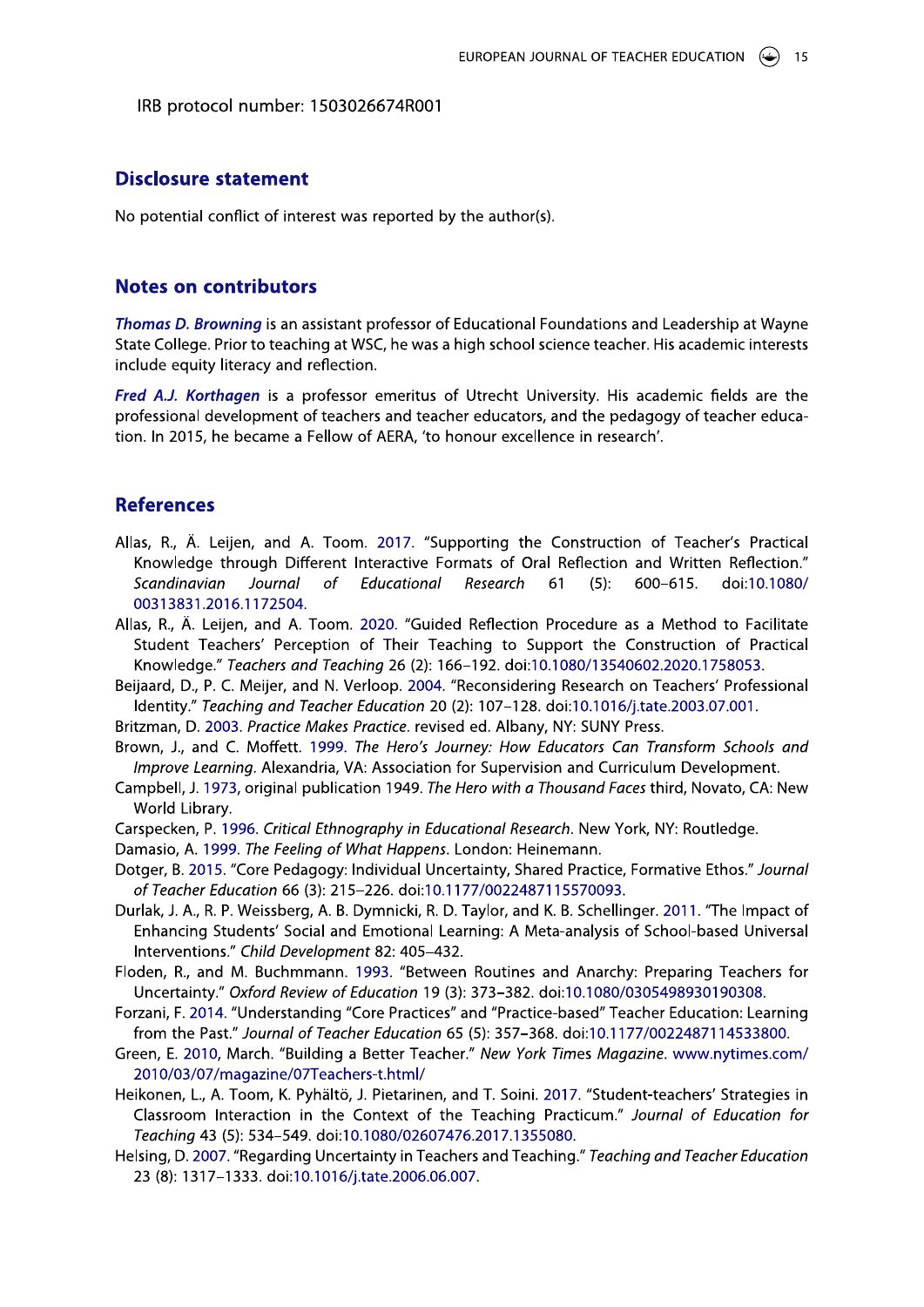- Hoekstra, A., and F. A. J. Korthagen. 2011. "Teacher Learning in a Context of Educational Change: Informal Learning versus Systematic Support." Journal of Teacher Education 62 (1): 76-92. doi:10.1177/0022487110382917.
- Knezic, D., P. Meijer, A. Toom, Ä. Leijen, J. Mena, and J. Husu. 2019. "Student Teachers' Self-dialogues, Peer Dialogues, and Supervisory Dialogues in Placement Learning. European." Journal of Teacher Education 42 (5): 539-556.
- Korthagen, F. A. J., and E. E. Nuijten. 2022. The Power of Reflection. New York: Routledge.
- Korthagen, F. A. J., J. Kessels, B. Koster, B. Lagerwerf, and T. Wubbels. 2001. Linking Practice and Theory: The Pedagogy of Realistic Teacher Education. Mahwah, NJ: Lawrence Erlbaum.
- Korthagen, F. A. J., Y. M. Kim, and W. L. Greene, Eds. 2013. Teaching and Learning from Within: A Core Reflection Approach to Quality and Inspiration in Education. New York/London: Routledge.
- Mayes, C. 2010. The Archetypal Hero's Journey in Teaching and Learning: A Study in Jungian Pedagogy. Madison, WI: Atwood Publishing.
- Meijer, P. C., G. De Graaf, and J. Meirink. 2011. "Key Experiences in Student Teachers' Development." Teachers and Teaching: Theory and Practice 17 (1): 115-129. doi:10.1080/13540602.2011.538502.
- Pelaez, M., J. Gewirtz, and S. Wong. 2008. "A Critique of Stage Theories of Human Development." In Comprehensive Handbook of Social Work and Social Welfare, Vol 2. Human Behaviour in the Social Environment, edited by B. A. Thyer, K. M. Sowers, and C. N. Dulmus, 503-518. New York: Wiley.
- Rozelle, J., and S. Wilson. 2012. "Opening the Black Box of Field Experiences: How Cooperating Teachers' Beliefs and Practices Shape Student Teachers' Beliefs and Practices." Teaching and Teacher Education 28 (8): 1196-1205. doi:10.1016/j.tate.2012.07.008.
- Stokking, K., F. Leenders, J. De Jong, and J. Van Tartwijk. 2003. "From Student to Teacher: Reducing Practice Shock and Early Dropout in the Teaching Profession." European Journal of Teacher Education 26 (3): 329-350. doi:10.1080/0261976032000128175.
- Toom, A., M. Tiilikainen, L. Heikonen, Ä. Leijen, J. Mena, and J. Husu. 2019. "Teacher Candidate Learning of Action-oriented Knowledge from Triggering Incidents in Teaching Practice." Teachers and Teaching 25 (5): 536-552. doi:10.1080/13540602.2019.1652162.
- Veenman, S. 1984. "Perceived Problems of Beginning Teachers." Review of Educational Research 54 (2): 143-178. doi:10.3102/00346543054002143.
- Yair, G. 2008. "Key Educational Experiences and Self-discovery in Higher Education." Teaching and Teacher Education 24 (1): 92-103. doi:10.1016/j.tate.2007.04.002.

# **Appendix**

# **Interview Protocol before Student Teaching**

Interviews are semi-structured and the interviewer will not be reading the questions verbatim, but will use them as focal points.

- Domain of Interest
- Primary Record
- Biography
- Mission of Teaching
- Core Qualities

# Lead-off Question(s):

Can you give me a brief narrative of your life story up to this point? Please do so, focusing on some of the most memorable moments of your life leading up to the present.

**Covert Categories of Interest:** 

- Core Qualities
- Conceptions of Teaching
- Perceptions of Student Teaching
- Mission of Teaching

Possible Follow-Up Questions: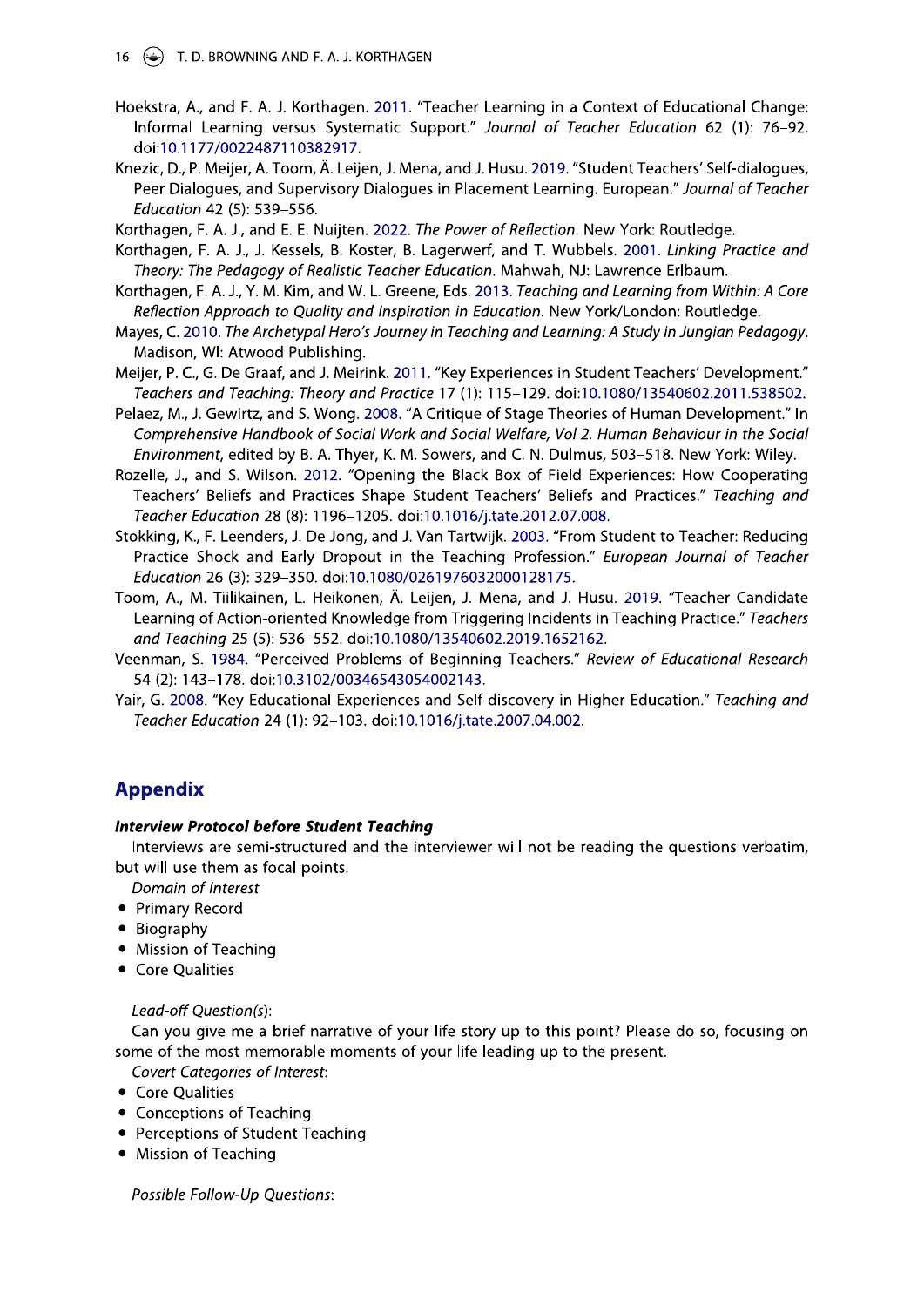- (1) Possible questions triggered by response to the lead-off question:
	- Describe your favourite teacher in middle school or high school; why were they your favourite?
	- How did they influence you to be a teacher? What did you appreciate about this teacher (regardless of whether it was different or similar)?
	- Describe your least favourite teacher? Why were they your least favourite?
	- If you were to guess: What do you think was the mission or guiding rationale for how your favourite and least favourite teachers behaved?
	- Do you have a metaphor for what teaching is like? Fill in this phrase 'Great teaching is like ' or 'When I am teaching at my best, I am like Theory Massury are some of the positive and negative aspects of this metaphor?
	- Let's say you were to go back to the school you went to as a student, but now were back as a teacher: which teachers would you be excited to work with or avoid? Why?
	- What kind of teacher do you see yourself as (e.g. creative, caring, 'laid back,' authoritarian, etc.)? Why?
	- Besides teachers, who do you think influenced you the most? Why? What kinds of people tend to influence you the most (e.g. family, friends, philosophers, religious figures, celebrities, athletes, artists, historical figures, etc.)
	- If you could live the life of anyone (or step into the shoes of anyone), who would it be and why?
	- . What kinds of activities do you feel most fulfilled doing? Why do you think this is?
	- If you could do any kind of career and know it would pay for whatever you need to live what would that job be? What kinds of tasks or skills would it involve? How would it fulfill you as a person?
	- What ultimately motivates you to be a teacher? How does this fit in with your mission or rationale for life in general? How did your teacher preparation influence this?
	- What excites you about student teaching?
	- What about student teaching might make you apprehensive?
	- What are you uncertain about regarding student teaching?
	- What are your overall thoughts regarding student teaching?

#### **Interview Protocol during (and after) Student Teaching**

Interviews are semi-structured and the interviewer will not be reading the questions verbatim, but will use them as focal points.

Domain of Interest

Participant Experiences of Agency during Student Teaching

Lead off Question(s)

Look back over your entire student teaching experience. What are some memorable ways in which core reflection influenced your teaching and/or ways of interacting with students and/or colleagues? Look back at this or these experiences with a focus on what you did in the situation and how you did this. And how did you feel, what were you thinking?

**Covert Categories of Interest:** 

- Congruency between identity and behaviour during teaching
- Teacher Socialisation
- Power relations
- Sense of control versus sense of disempowerment

#### Possible Follow-Up Questions:

(1) Possible questions triggered by response to the lead-off question:

- Now go back to a situation that was less pleasant or that was difficult, or perhaps even a situation in which you felt stuck. What was so unpleasant or difficult in this situation? What happened within you? What did you think? How did you feel?
- Regarding the unpleasant or difficult situation, was there a possibility to use one of your personal strengths more?